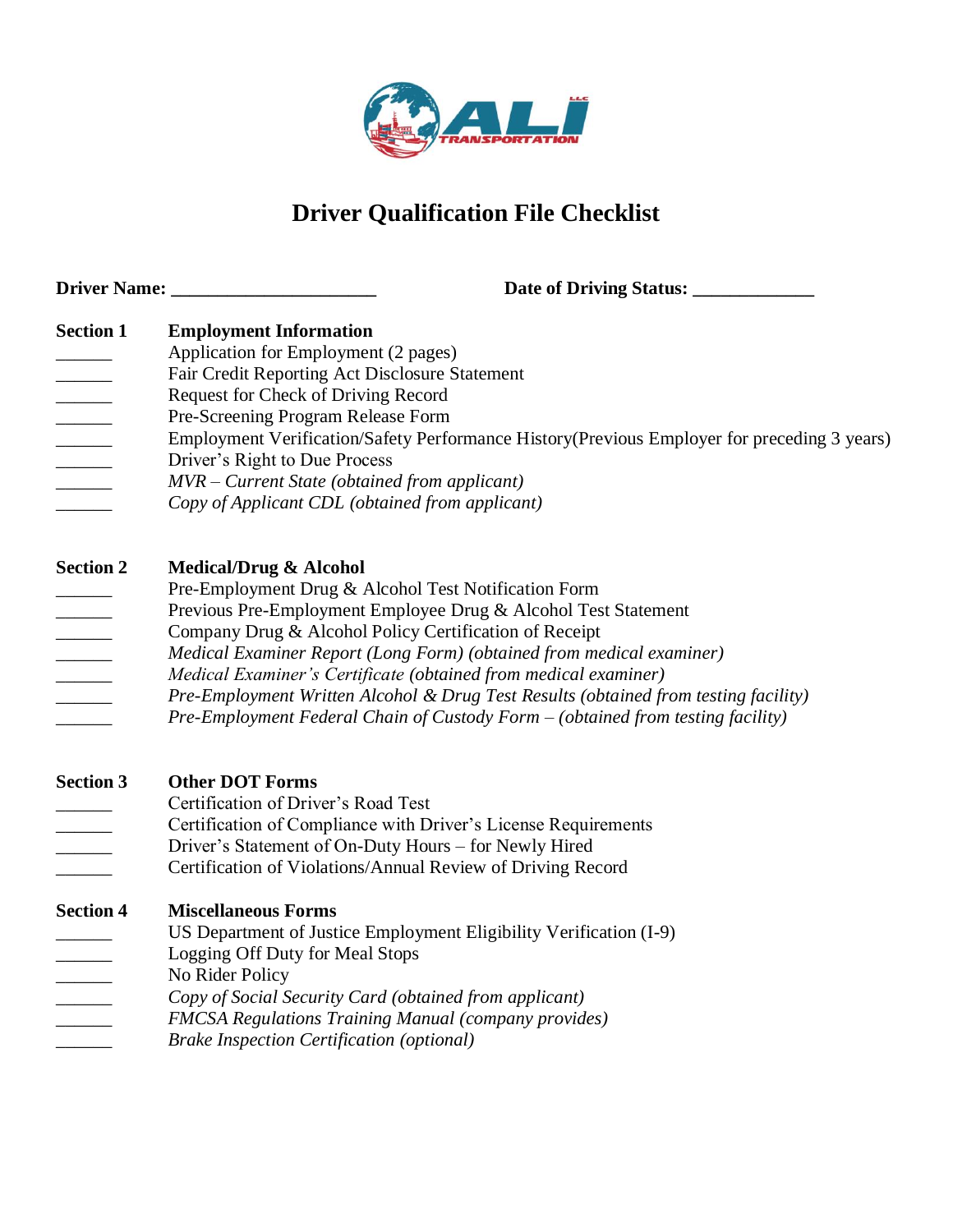

# DRIVER QUALIFICATION FILE

EMPLOYMENT INFORMATION

# SECTION

1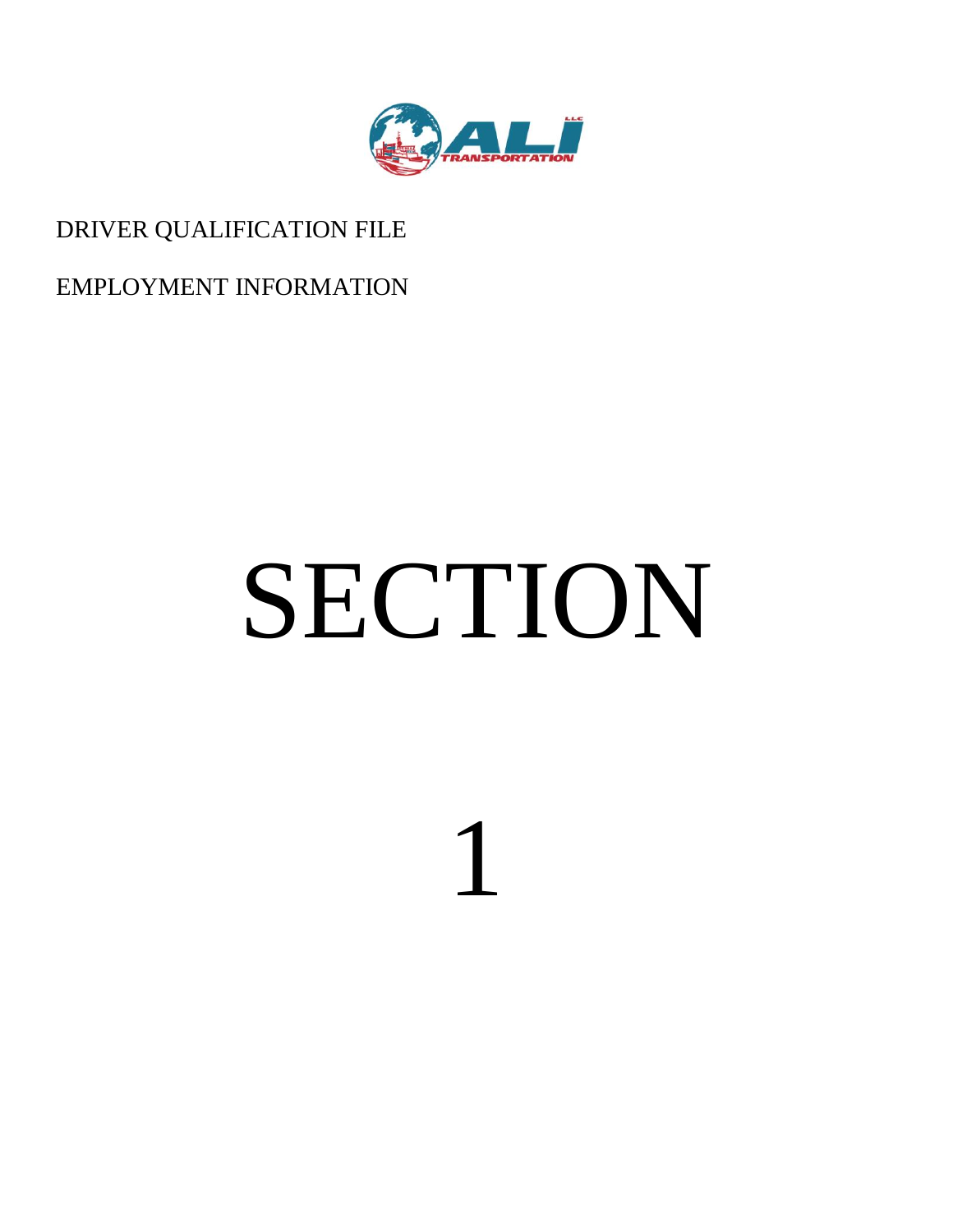

# APPLICATION FOR EMPLOYMENT **ALL SECTIONS MUST BE FULLY COMPLETED**

|                               | COMPANY_ALI TRANSPORTATION, LLC                                                                                                                                                                                                    | ADD OBC I IVAO MICOT DE FUDDT CYMILDELED                                                                              |                            | MAILING ADDRESS 3032 YADKIN ROAD SUITE C 201 |                       |                                            |                 |
|-------------------------------|------------------------------------------------------------------------------------------------------------------------------------------------------------------------------------------------------------------------------------|-----------------------------------------------------------------------------------------------------------------------|----------------------------|----------------------------------------------|-----------------------|--------------------------------------------|-----------------|
|                               | CITY, STATE AND ZIP CODE CHESAPEAKE, VA 23323                                                                                                                                                                                      |                                                                                                                       |                            |                                              |                       |                                            |                 |
|                               |                                                                                                                                                                                                                                    |                                                                                                                       |                            |                                              |                       |                                            |                 |
|                               | $(\overline{\text{FIRST}})$                                                                                                                                                                                                        | (MIDDLE)                                                                                                              |                            | (MAIDEN NAME if applicable)                  |                       |                                            | (LAST)          |
|                               | (STREET)                                                                                                                                                                                                                           | $\Gamma$ (CITY)                                                                                                       | (STATE & ZIP)              |                                              |                       | HOW LONG?                                  |                 |
|                               |                                                                                                                                                                                                                                    |                                                                                                                       | SOCIAL SECURITY NO.        |                                              |                       |                                            |                 |
|                               | CELL NUMBER                                                                                                                                                                                                                        |                                                                                                                       |                            |                                              |                       | <b>EXPECTED RATE OF PAY \$</b>             |                 |
|                               |                                                                                                                                                                                                                                    | PREVIOUS THREE YEARS RESIDENCY                                                                                        |                            |                                              |                       |                                            |                 |
|                               |                                                                                                                                                                                                                                    |                                                                                                                       |                            |                                              |                       |                                            |                 |
| (STREET)                      |                                                                                                                                                                                                                                    | (CITY)                                                                                                                |                            |                                              | (STATE & ZIP)         |                                            |                 |
|                               |                                                                                                                                                                                                                                    |                                                                                                                       |                            |                                              |                       |                                            |                 |
| (STREET)                      |                                                                                                                                                                                                                                    | (CITY)                                                                                                                |                            |                                              | (STATE & ZIP)         |                                            |                 |
|                               |                                                                                                                                                                                                                                    |                                                                                                                       |                            |                                              |                       |                                            |                 |
| (STREET)                      |                                                                                                                                                                                                                                    | (CITY)<br><b>ATTACH SHEET IF MORE SPACE IS NEEDED</b>                                                                 |                            |                                              | (STATE & ZIP)         |                                            |                 |
|                               |                                                                                                                                                                                                                                    |                                                                                                                       | <b>LICENSE INFORMATION</b> |                                              |                       |                                            |                 |
|                               | Section 383.21 FMCSR states "No person who operates a commercial motor vehicle shall at any time have more than one driver's                                                                                                       |                                                                                                                       |                            |                                              |                       |                                            |                 |
|                               | license". I certify that I do not have more than one motor vehicle license, the information for which is listed below.                                                                                                             |                                                                                                                       |                            |                                              |                       |                                            |                 |
|                               |                                                                                                                                                                                                                                    |                                                                                                                       |                            |                                              |                       |                                            |                 |
|                               |                                                                                                                                                                                                                                    |                                                                                                                       | <b>DRIVING EXPERIENCE</b>  |                                              |                       |                                            |                 |
| <b>CLASS OF EQUIPMENT</b>     |                                                                                                                                                                                                                                    | TYPE OF EQUIPMENT                                                                                                     |                            | <b>DATES</b>                                 |                       | APPROX. NO                                 |                 |
|                               |                                                                                                                                                                                                                                    | (VAN, TANK, FLAT, ETC.)                                                                                               |                            | FROM TO                                      |                       | OF MILES (TOTAL)                           |                 |
| STRAIGHT TRUCK                |                                                                                                                                                                                                                                    |                                                                                                                       |                            |                                              |                       |                                            |                 |
|                               |                                                                                                                                                                                                                                    |                                                                                                                       |                            |                                              |                       |                                            |                 |
|                               | TRACTOR AND SEMI TRAILER <b>Exercísion</b> and the set of the set of the set of the set of the set of the set of the set of the set of the set of the set of the set of the set of the set of the set of the set of the set of the |                                                                                                                       |                            |                                              |                       |                                            |                 |
| <b>TRACTOR - TWO TRAILERS</b> |                                                                                                                                                                                                                                    | <u> 1989 - Johann Harry Harry Harry Harry Harry Harry Harry Harry Harry Harry Harry Harry Harry Harry Harry Harry</u> |                            |                                              |                       |                                            |                 |
|                               | ACCIDENT RECORD FOR PAST 3 YEARS OR MORE (ATTACH SHEET IF MORE SPACE IS NEEDED)                                                                                                                                                    |                                                                                                                       |                            |                                              |                       |                                            |                 |
| <b>DATES</b>                  | NATURE OF ACCIDENT                                                                                                                                                                                                                 |                                                                                                                       |                            | <b>NUMBER</b>                                | <b>NUMBER</b>         |                                            | <b>CHEMICAL</b> |
|                               | (HEAD-ON, REAR-END, UPSET, ETC.)                                                                                                                                                                                                   |                                                                                                                       |                            | <b>FATALITIES</b>                            | <b>INJURIES</b>       |                                            | <b>SPILLS</b>   |
|                               |                                                                                                                                                                                                                                    |                                                                                                                       |                            |                                              |                       |                                            |                 |
|                               |                                                                                                                                                                                                                                    |                                                                                                                       |                            |                                              |                       |                                            |                 |
|                               |                                                                                                                                                                                                                                    |                                                                                                                       |                            |                                              |                       |                                            |                 |
|                               | TRAFFIC CONVICTIONS AND FORFEITURES FOR THE PAST 3 YEARS (OTHER THAN PARKING VIOLATIONS)                                                                                                                                           |                                                                                                                       |                            |                                              |                       |                                            |                 |
| <b>DATE</b>                   | <b>VIOLATION</b>                                                                                                                                                                                                                   |                                                                                                                       | STATE OF VIOLATION         |                                              |                       | <b>PENALTY</b>                             |                 |
| (month/year)                  |                                                                                                                                                                                                                                    |                                                                                                                       | <b>LOCATION</b>            |                                              |                       | (forfeited bond, collateral and/or points) |                 |
|                               |                                                                                                                                                                                                                                    |                                                                                                                       |                            |                                              |                       |                                            |                 |
|                               |                                                                                                                                                                                                                                    |                                                                                                                       |                            |                                              |                       |                                            |                 |
|                               |                                                                                                                                                                                                                                    | <b>ATTACH SHEET IF MORE SPACE IS NEEDED</b>                                                                           |                            |                                              |                       |                                            |                 |
|                               | A. Have you ever been denied a license, permit or privilege to operate a motor vehicle?                                                                                                                                            |                                                                                                                       |                            |                                              | $Yes$ <sub>____</sub> |                                            |                 |
|                               | If yes, explain the contract of the contract of the contract of the contract of the contract of the contract of the contract of the contract of the contract of the contract of the contract of the contract of the contract o     |                                                                                                                       |                            |                                              |                       |                                            |                 |
|                               |                                                                                                                                                                                                                                    |                                                                                                                       |                            |                                              |                       |                                            |                 |
|                               | B. Has any license, permit or privilege ever been suspended or revoked:                                                                                                                                                            |                                                                                                                       |                            |                                              | Yes                   | No no                                      |                 |
|                               |                                                                                                                                                                                                                                    |                                                                                                                       |                            |                                              |                       |                                            |                 |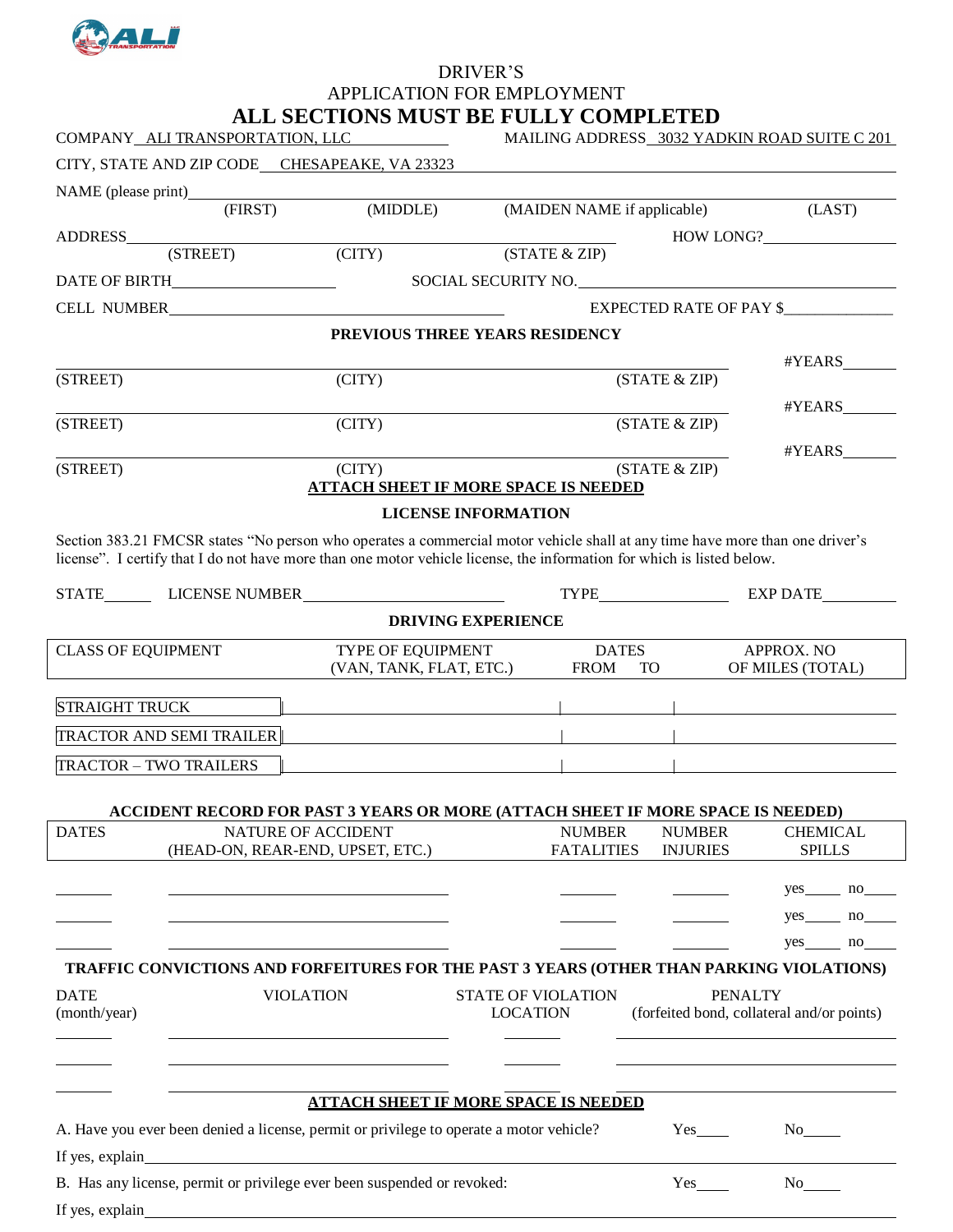

#### EMPLOYMENT RECORD

#### (ATTACH SHEET IF MORE SPACE IS NEEDED)

| Applicants that desire to drive in intrastate/interstate commerce must provide the following information on all employers during the<br>previous three years. You must give the same information for all employers you have driven a commercial motor vehicle for the<br>seven years prior to the initial three years (total of ten years employment record.) |              |                                                             |
|---------------------------------------------------------------------------------------------------------------------------------------------------------------------------------------------------------------------------------------------------------------------------------------------------------------------------------------------------------------|--------------|-------------------------------------------------------------|
| Must list the complete mailing address: street number and name, city, state, phone number and zip code.                                                                                                                                                                                                                                                       |              |                                                             |
| LAST EMPLOYER: NAME                                                                                                                                                                                                                                                                                                                                           |              |                                                             |
| ADDRESS PHONE PHONE PHONE PHONE PHONE                                                                                                                                                                                                                                                                                                                         |              |                                                             |
|                                                                                                                                                                                                                                                                                                                                                               |              |                                                             |
| REASONS FOR LEAVING THE SERIES OF STREET AND THE SERIES OF STREET AND THE SERIES OF STREET AND THE SERIES OF STREET AND THE SERIES OF STREET AND THE SERIES OF STREET AND THE SERIES OF STREET AND THE SERIES OF STREET AND TH                                                                                                                                |              |                                                             |
| ANY GAPS IN EMPLOYMENT AND/OR UNEMPLOYMENT MUST BE EXPLAINED. INCLUDE DATES (MONTH/YEAR)                                                                                                                                                                                                                                                                      |              |                                                             |
| AND REASON.                                                                                                                                                                                                                                                                                                                                                   |              |                                                             |
| Were you subject to the Federal Motor Carrier Safety Regulations (FMCSRs) while employed by the previous employer?                                                                                                                                                                                                                                            |              | $Y_{\text{es}}\left( \quad \right)_{N_{\text{o}}}(\bullet)$ |
| Was the previous job position designated as a safety sensitive function in any DOT regulated mode, subject to alcohol and controlled substances<br>testing requirements as required by 49 CFR Part 40?                                                                                                                                                        |              | Yes $\bigcirc$ No $\bigcirc$                                |
| SECOND LAST EMPLOYER: NAME                                                                                                                                                                                                                                                                                                                                    |              |                                                             |
|                                                                                                                                                                                                                                                                                                                                                               |              |                                                             |
|                                                                                                                                                                                                                                                                                                                                                               |              |                                                             |
|                                                                                                                                                                                                                                                                                                                                                               |              |                                                             |
| ANY GAPS IN EMPLOYMENT AND/OR UNEMPLOYMENT MUST BE EXPLAINED. INCLUDE DATES (MONTH/YEAR)                                                                                                                                                                                                                                                                      |              |                                                             |
| AND REASON.                                                                                                                                                                                                                                                                                                                                                   |              |                                                             |
| Were you subject to the Federal Motor Carrier Safety Regulations (FMCSRs) while employed by the previous employer? Yes No                                                                                                                                                                                                                                     |              |                                                             |
| Was the previous job position designated as a safety sensitive function in any DOT regulated mode, subject to alcohol and controlled substances<br>testing requirements as required by 49 CFR Part 40?                                                                                                                                                        | $Yes$ No $N$ |                                                             |
|                                                                                                                                                                                                                                                                                                                                                               |              |                                                             |
|                                                                                                                                                                                                                                                                                                                                                               |              |                                                             |
|                                                                                                                                                                                                                                                                                                                                                               |              |                                                             |
|                                                                                                                                                                                                                                                                                                                                                               |              |                                                             |
| ANY GAPS IN EMPLOYMENT AND/OR UNEMPLOYMENT MUST BE EXPLAINED. INCLUDE DATES (MONTH/YEAR)                                                                                                                                                                                                                                                                      |              |                                                             |
| AND REASON.<br><u> 1989 - Johann Stoff, deutscher Stoff, der Stoff, der Stoff, der Stoff, der Stoff, der Stoff, der Stoff, der S</u>                                                                                                                                                                                                                          |              |                                                             |
| Were you subject to the Federal Motor Carrier Safety Regulations (FMCSRs) while employed by the previous employer?                                                                                                                                                                                                                                            |              | $Yes \tNo$                                                  |
| Was the previous job position designated as a safety sensitive function in any DOT regulated mode, subject to alcohol and controlled substances<br>testing requirements as required by 49 CFR Part 40?                                                                                                                                                        |              | $Yes$ No $\_\_$                                             |
|                                                                                                                                                                                                                                                                                                                                                               |              |                                                             |
|                                                                                                                                                                                                                                                                                                                                                               |              |                                                             |
|                                                                                                                                                                                                                                                                                                                                                               |              |                                                             |
|                                                                                                                                                                                                                                                                                                                                                               |              |                                                             |
| ANY GAPS IN EMPLOYMENT AND/OR UNEMPLOYMENT MUST BE EXPLAINED. INCLUDE DATES (MONTH/YEAR)                                                                                                                                                                                                                                                                      |              |                                                             |
| AND REASON. The state of the state of the state of the state of the state of the state of the state of the state of the state of the state of the state of the state of the state of the state of the state of the state of th                                                                                                                                |              |                                                             |
| Were you subject to the Federal Motor Carrier Safety Regulations (FMCSRs) while employed by the previous employer?                                                                                                                                                                                                                                            |              | $Yes \t No$                                                 |
| Was the previous job position designated as a safety sensitive function in any DOT regulated mode, subject to alcohol and controlled substances<br>testing requirements as required by 49 CFR Part 40?                                                                                                                                                        |              | Yes No                                                      |
|                                                                                                                                                                                                                                                                                                                                                               |              |                                                             |
| ADDRESS PHONE PHONE PHONE                                                                                                                                                                                                                                                                                                                                     |              |                                                             |
|                                                                                                                                                                                                                                                                                                                                                               |              |                                                             |
|                                                                                                                                                                                                                                                                                                                                                               |              |                                                             |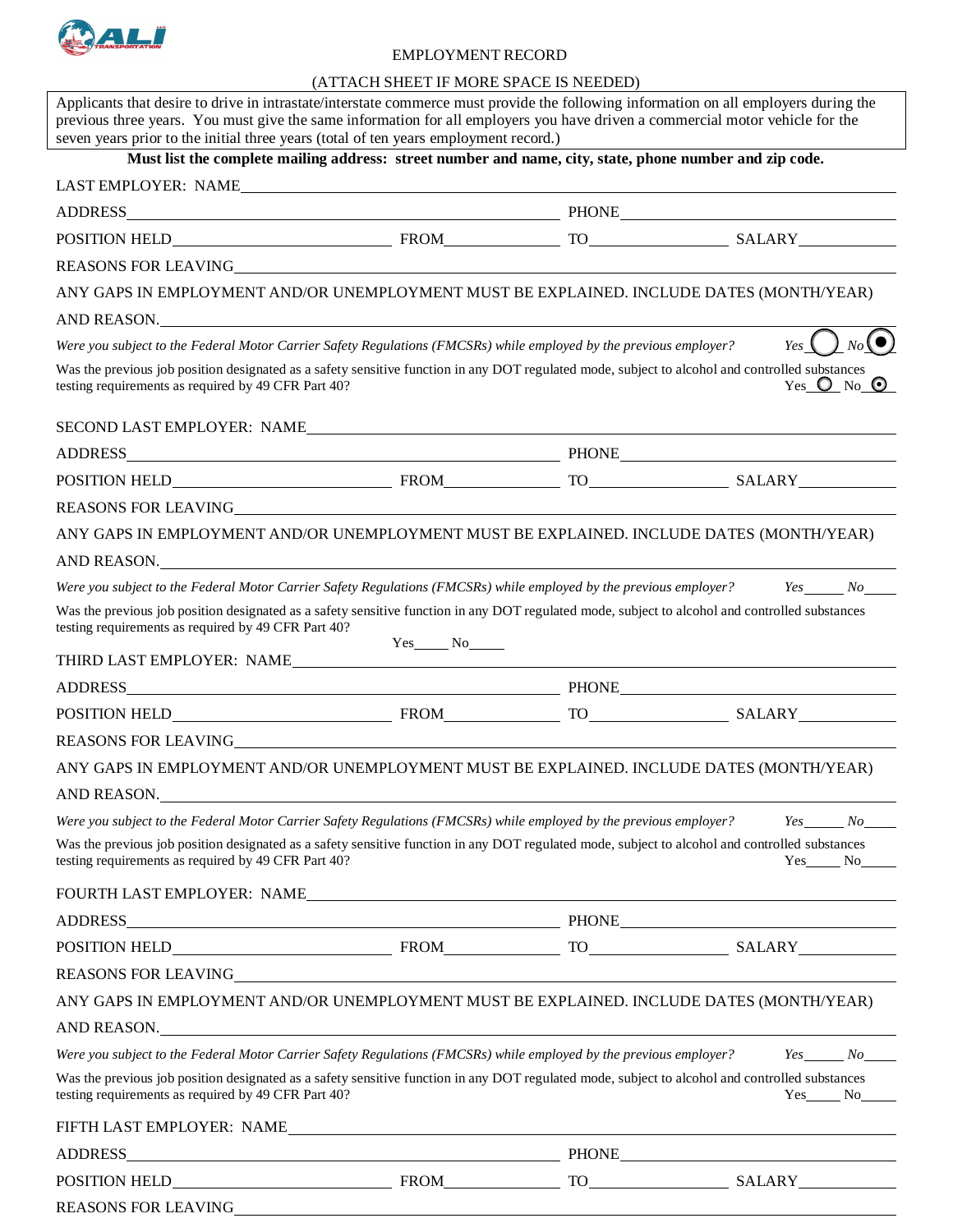# ANY GAPS IN EMPLOYMENT AND/OR UNEMPLOYMENT MUST BE EXPLAINED. INCLUDE DATES (MONTH/YEAR) AND REASON. *Were you subject to the Federal Motor Carrier Safety Regulations (FMCSRs) while employed by the previous employer? Yes No* Was the previous job position designated as a safety sensitive function in any DOT regulated mode, subject to alcohol and controlled substances testing requirements as required by 49 CFR Part 40? testing requirements as required by 49 CFR Part 40? SIXTH LAST EMPLOYER: NAME ADDRESS PHONE POSITION HELD FROM TO SALARY REASONS FOR LEAVING ANY GAPS IN EMPLOYMENT AND/OR UNEMPLOYMENT MUST BE EXPLAINED. INCLUDE DATES (MONTH/YEAR) AND REASON. *Were you subject to the Federal Motor Carrier Safety Regulations (FMCSRs) while employed by the previous employer? Yes No* Was the previous job position designated as a safety sensitive function in any DOT regulated mode, subject to alcohol and controlled substances testing requirements as required by 49 CFR Part 40? The North Contract of the North Contract of the North Contract of the North Contract of the North Contract of the North Contract of the North Contract of the North Contra SEVENTH LAST EMPLOYER: NAME ADDRESS PHONE POSITION HELD FROM TO SALARY REASONS FOR LEAVING ANY GAPS IN EMPLOYMENT AND/OR UNEMPLOYMENT MUST BE EXPLAINED. INCLUDE DATES (MONTH/YEAR) AND REASON. *Were you subject to the Federal Motor Carrier Safety Regulations (FMCSRs) while employed by the previous employer? Yes No* Was the previous job position designated as a safety sensitive function in any DOT regulated mode, subject to alcohol and controlled substances<br>testing requirements as required by 49 CFR Part 40? testing requirements as required by 49 CFR Part 40? EIGTH LAST EMPLOYER: NAME ADDRESS PHONE POSITION HELD FROM TO SALARY REASONS FOR LEAVING ANY GAPS IN EMPLOYMENT AND/OR UNEMPLOYMENT MUST BE EXPLAINED. INCLUDE DATES (MONTH/YEAR) AND REASON. *Were you subject to the Federal Motor Carrier Safety Regulations (FMCSRs) while employed by the previous employer? Yes No* Was the previous job position designated as a safety sensitive function in any DOT regulated mode, subject to alcohol and controlled substances testing requirements as required by 49 CFR Part 40? Yes No **TO BE READ AND SIGNED BY APPLICANT I authorize you to make sure investigations and inquiries to my personal, employment, financial or medical history and other related matters as may be necessary in arriving at an employment decision. (Generally, inquiries regarding medical history will be made only if and after a conditional offer of employment has been extended.) I hereby release employers, schools, health care providers and other persons from all liability in responding to inquiries and releasing information in connection with my application.** In the event of employment, I understand that false or misleading information given in my application or interview(s) may result in discharge. I understand, also, that I am required to abide by all rules and regulations of ALI Transportation, LLC. "I understand that information I provide regarding current and/or previous employers may be used, and those employer(s) will be contacted, for the purpose of investigating my safety performance history as required by 49 CFR 391.23(d) and (e). I understand that I have the right to: Review information provided by current/previous employers; • Have errors in the information corrected by previous employers and for those previous employers to re-send the corrected information to the prospective employer, and

• Have a rebuttal statement attached to the alleged erroneous information, if the previous employer(s) and I cannot agree on the accuracy of the information."

#### DATE APPLICANT'S SIGNATURE

This certifies that I completed this application, and that all entries on it and information in it are true and complete to the best of my knowledge.

#### DATE APPLICANT'S SIGNATURE

Note: A motor carrier may require an applicant to provide information in addition to the information required by the Federal Motor Carrier Safety Regulations.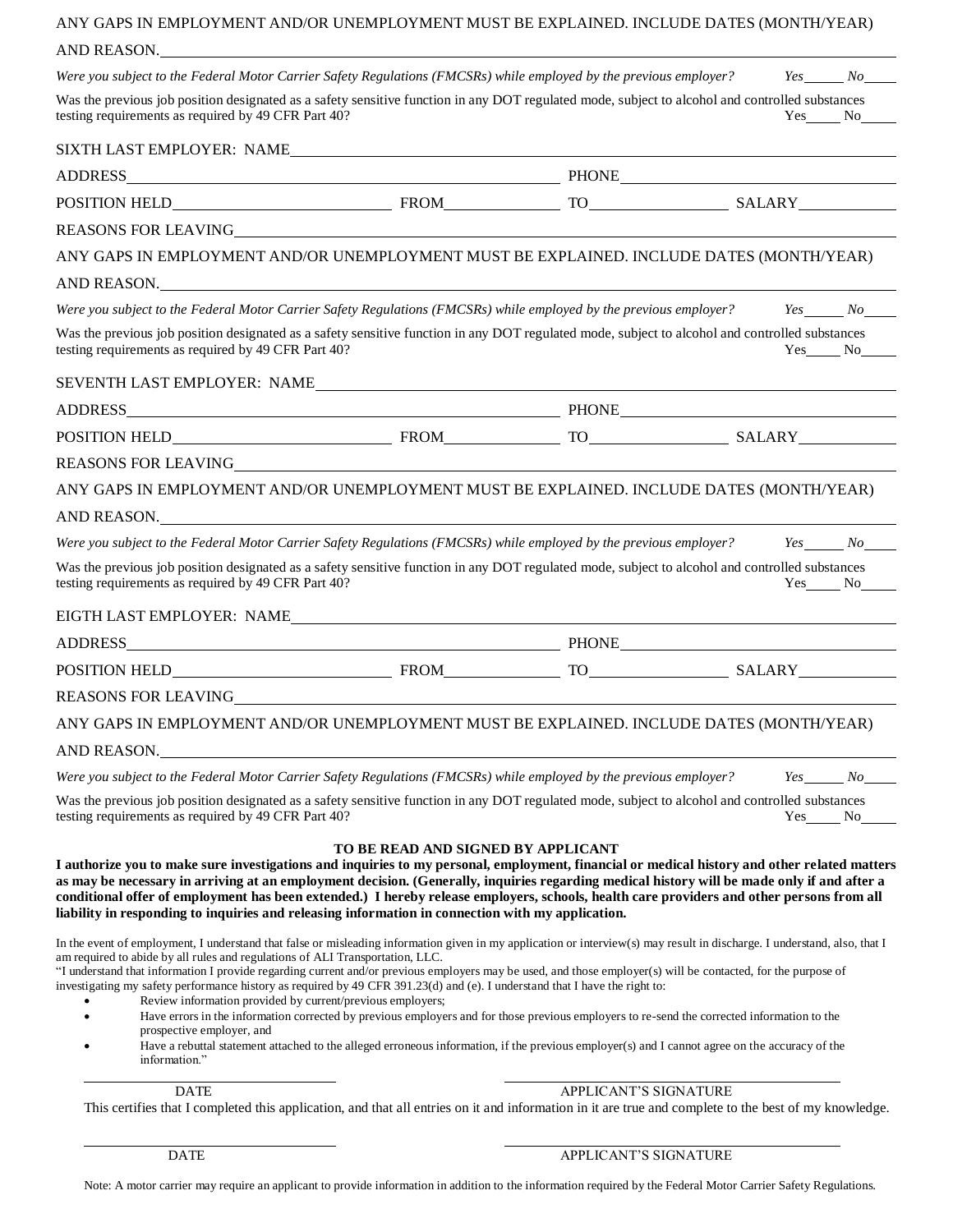

# **FAIR CREDIT REPORTING ACT DISCLOSURE STATEMENT**

In accordance with the provisions of Section 604(b)(2)(A) of the Fair Credit Reporting Act, Public Law 901- 508, as amended by the Consumer Credit Reporting Act of 1996 (Title II, Subtitle D, Chapter I, of Public Law 104-208), you are being informed that reports verifying your previous employment, previous drug and alcohol test results, and your driving record may be obtained on you for employment purposes. These reports are required by Sections 382.413, 391.23, and 391.25 of the Federal Motor Carrier Safety Regulations.

\_\_\_\_\_\_\_\_\_\_\_\_\_\_\_\_\_\_\_\_\_\_\_\_\_\_\_\_\_\_\_\_\_\_\_\_\_\_\_\_\_ \_\_\_\_\_\_\_\_\_\_\_\_\_\_\_\_\_\_\_\_\_\_\_\_

\_\_\_\_\_\_\_\_\_\_\_\_\_\_\_\_\_\_\_\_\_\_\_\_\_\_\_\_\_\_\_\_\_\_\_\_\_\_\_\_\_ \_\_\_\_\_\_\_\_\_\_\_\_\_\_\_\_\_\_\_\_\_\_\_\_

Applicant's Signature Date

Print Name Social Security Number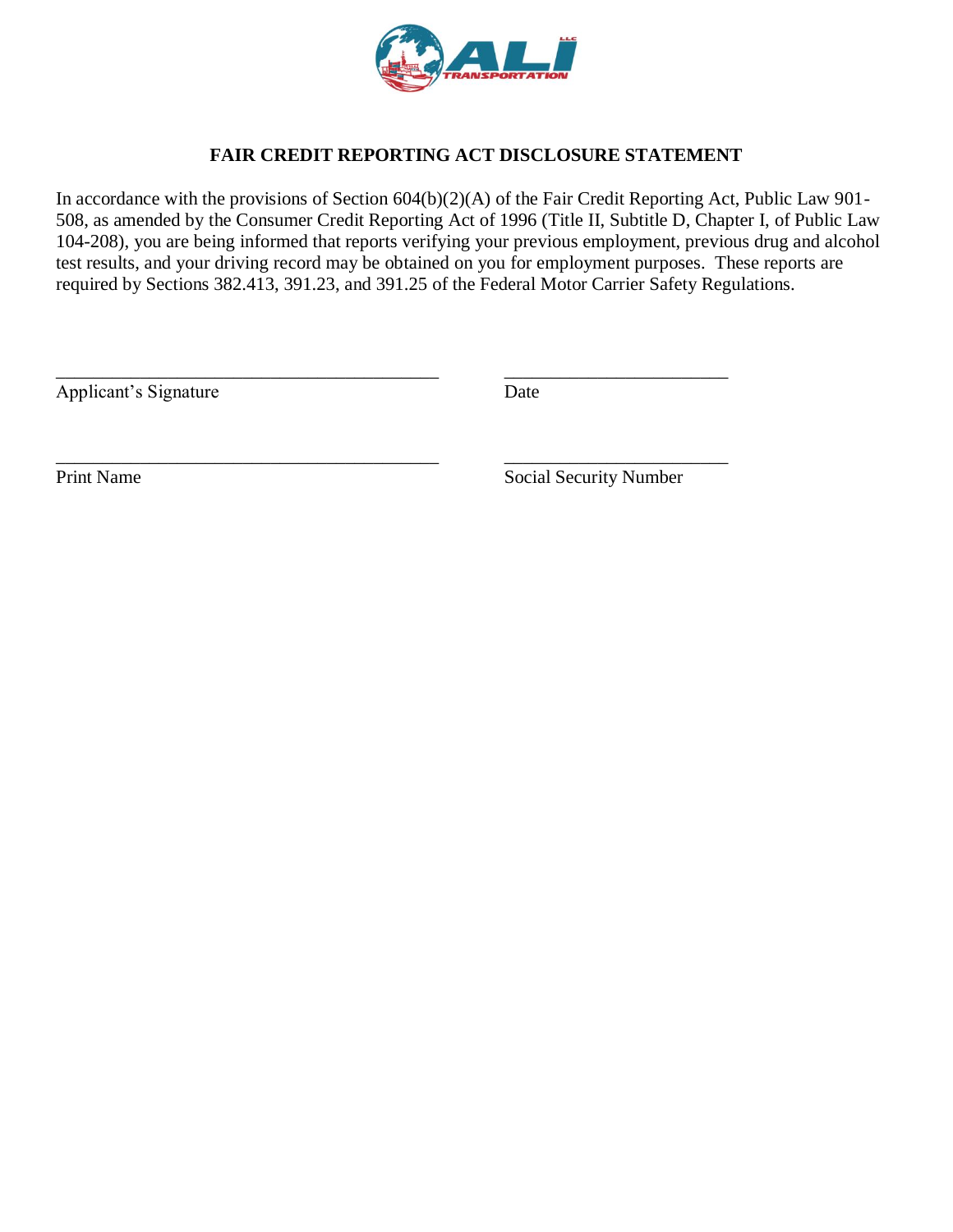

# REQUEST FOR CHECK OF DRIVING RECORD

I hereby authorize you to release the following information to: ALI TRANSPORTATION, LLC. for purposes of investigation as required by Sections 391.23 and 391.25 of the Federal Motor Carrier Safety Regulations. You are released from any and all liability which may result from furnishing such information.

| (Applicant's Signature) | (Date) |
|-------------------------|--------|
|                         |        |

In accordance with the provisions of Sections 604 and 607 of the Fair Credit Reporting Act, Public Law 91-508, as amended by the Consumer Credit Reporting Act of 1996 (Title II, Subtitle D, Chapter 1 of Public Law 104-208). I hereby certify the following:

- 1. The consumer (applicant) has authorized in writing the procurement of the report;
- 2. The consumer (applicant) has been informed in a separate written disclosure that a consumer report may be obtained for employment purposes;
- 3. The information requested below will be used for a "permissible purpose" (i.e. information for employment purposes) and will be used for no other purpose;
- 4. The information being obtained will not be used in violation of any federal or state equal opportunity law or regulation; and 5. Before taking an adverse action based in whole or in part on the report the consumer (applicant) will receive a copy of the
- requested report and the summary of consumer rights as provided with the report by the consumer reporting agency.

I also hereby certify that this report request and the above applicant's release notice meet the definition of "permissible uses" of state motor vehicle records under the provisions of the Driver's Privacy Protection Act of 1994 (Public Law 103-322, Title XXX, Section 300002(a) ).

|              |                                | (Signature of Requester)                                                                                                                                                             |                     | (Date)                |            |
|--------------|--------------------------------|--------------------------------------------------------------------------------------------------------------------------------------------------------------------------------------|---------------------|-----------------------|------------|
| TO:          | ALI Transportation, LLC.       |                                                                                                                                                                                      |                     |                       |            |
|              |                                | 3032 Yadkin Road Suite C 201                                                                                                                                                         |                     |                       |            |
|              | Chesapeake, VA 23323           |                                                                                                                                                                                      |                     |                       |            |
| $\mathbf{L}$ |                                |                                                                                                                                                                                      |                     |                       |            |
|              |                                | In accordance with Section 391.23, Federal Department of Transportation Regulations, please furnish the<br>undersigned with the applicant's driving record for the past three years. |                     |                       |            |
|              |                                |                                                                                                                                                                                      |                     |                       |            |
|              |                                | In accordance with Section 391.25, Federal Department of Transportation Regulations, please furnish the<br>undersigned with the employee's driving record for the past year.         |                     |                       |            |
|              |                                |                                                                                                                                                                                      |                     |                       |            |
|              |                                | NAME OF APPLICANT/DRIVER                                                                                                                                                             |                     |                       |            |
|              |                                |                                                                                                                                                                                      |                     |                       |            |
|              | <b>ADDRESS</b>                 | (Number & Street) (City)                                                                                                                                                             |                     |                       |            |
|              |                                |                                                                                                                                                                                      |                     | (State)               | (Zip Code) |
|              |                                |                                                                                                                                                                                      |                     |                       |            |
|              |                                |                                                                                                                                                                                      |                     |                       |            |
|              |                                | (Number & Street)                                                                                                                                                                    | (City)              | (State)               | (Zip Code) |
|              |                                |                                                                                                                                                                                      |                     |                       |            |
|              | DATE OF BIRTH ____________     |                                                                                                                                                                                      | SSN <sub>3</sub>    | LICENSE NO.           |            |
|              |                                |                                                                                                                                                                                      |                     |                       |            |
|              |                                |                                                                                                                                                                                      | <b>REQUESTED BY</b> |                       |            |
|              | <b>ALI Transportation, LLC</b> |                                                                                                                                                                                      |                     |                       |            |
|              | (Name of Company)              |                                                                                                                                                                                      |                     | (Typed /Printed Name) |            |
|              |                                |                                                                                                                                                                                      |                     |                       |            |
|              | 3032 Yadkin Road Suite C 201   |                                                                                                                                                                                      | (Title)             |                       |            |
| (Address)    | Chesapeake<br>VA.              | 23323                                                                                                                                                                                |                     |                       |            |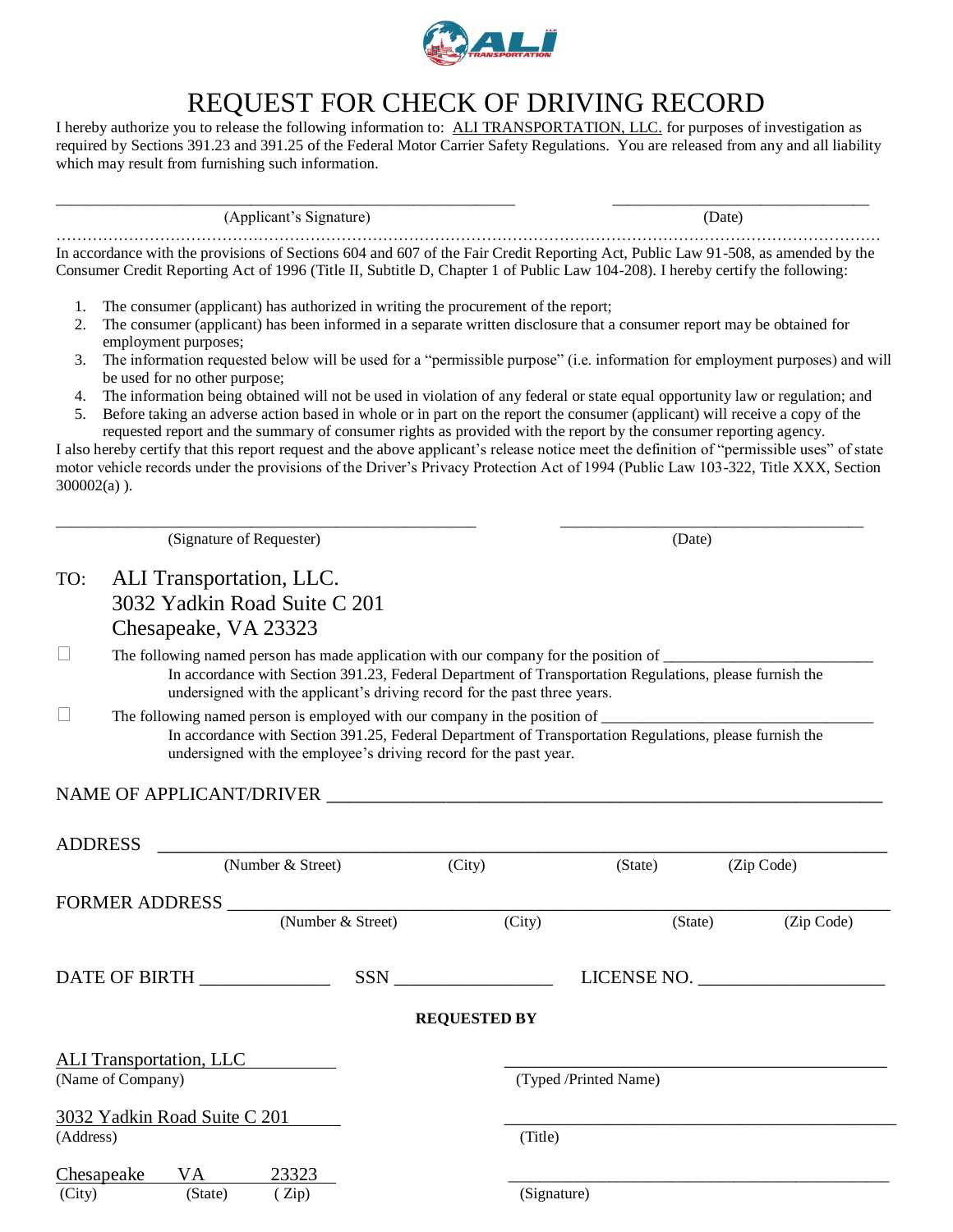

**ALI TRANSPORTATION, LLC. 3032 YADKIN ROAD SUITE C 201 CHESAPEAKE, VA 23323**

### **Employment Verification – Safety Performance History**

In Compliance with FMCSR 391.23 and FMC Regulation 40.321 B, please respond to this inquiry as quickly and accurately as possible. For additional information or to respond verbally, please call ALI TRANSPORTATION LLC at 757-673-3401. Please fax the information back to 757-673-6636 / 757-673-3545.

**I hereby give permission to release the information noted below as used for employment purposes only.**

| Applicant's Name                                                                                                                                                                                                                                                                                                                                                                                                                                                                                                                                                                                                                                                                                                                                       | Applicant's Social Security Number                                                |  |  |  |
|--------------------------------------------------------------------------------------------------------------------------------------------------------------------------------------------------------------------------------------------------------------------------------------------------------------------------------------------------------------------------------------------------------------------------------------------------------------------------------------------------------------------------------------------------------------------------------------------------------------------------------------------------------------------------------------------------------------------------------------------------------|-----------------------------------------------------------------------------------|--|--|--|
|                                                                                                                                                                                                                                                                                                                                                                                                                                                                                                                                                                                                                                                                                                                                                        |                                                                                   |  |  |  |
|                                                                                                                                                                                                                                                                                                                                                                                                                                                                                                                                                                                                                                                                                                                                                        | Position: Driver/Safety-Sensitive__________ Other________________________________ |  |  |  |
|                                                                                                                                                                                                                                                                                                                                                                                                                                                                                                                                                                                                                                                                                                                                                        | If multiple periods of employment, please list other dates below                  |  |  |  |
| City/State City/State                                                                                                                                                                                                                                                                                                                                                                                                                                                                                                                                                                                                                                                                                                                                  |                                                                                   |  |  |  |
| Eligible for Rehire: Yes $\Box$ No $\Box$ Reason for Leaving: Resigned $\Box$ Discharged $\Box$ Other $\Box$ explain                                                                                                                                                                                                                                                                                                                                                                                                                                                                                                                                                                                                                                   |                                                                                   |  |  |  |
| Work Record? Satisfactory $\Box$ Company Policy Violations $\Box$ Unsatisfactory Safety Review $\Box$ Late/Missed Stops $\Box$                                                                                                                                                                                                                                                                                                                                                                                                                                                                                                                                                                                                                         |                                                                                   |  |  |  |
| Driving Experience? Tractor/Trailer $\Box$ Straight Truck $\Box$ Other $\Box$ Areas Operated in? 48 states $\Box$ Regional $\Box$ Local $\Box$                                                                                                                                                                                                                                                                                                                                                                                                                                                                                                                                                                                                         |                                                                                   |  |  |  |
| <b>DOT Accident History</b><br>Complete the following for all accidents, as defined in FMCSR 390.15(b), involving the applicant that occurred with the three year period preceding<br>the date of the employment application.<br>If None Check Here $\Box$<br>State Injuries Fatalities Description<br>City<br>Date<br><u> 1989 - Johann Stein, mars an deutscher Stein und der Stein und der Stein und der Stein und der Stein und der</u><br><u> 1989 - Jan Alexander Stadt, fransk kongresu i stadt for de formanne og formanne og formanne og formanne og f</u><br><b>Other Accident History</b><br>Complete the following for other accidents/incidents involving the applicant that were reported to insurers or retained under internal company |                                                                                   |  |  |  |
| policies.<br>If None Check Here □<br>City<br>State Description<br>Date                                                                                                                                                                                                                                                                                                                                                                                                                                                                                                                                                                                                                                                                                 |                                                                                   |  |  |  |
|                                                                                                                                                                                                                                                                                                                                                                                                                                                                                                                                                                                                                                                                                                                                                        |                                                                                   |  |  |  |

#### **Drug and Alcohol Testing History**

| Complete the following for all DOT tests conducted within the three year period preceding the date of employment application.     |                    |  |  |  |
|-----------------------------------------------------------------------------------------------------------------------------------|--------------------|--|--|--|
| ** Please make a YES or NO selection for EACH question**                                                                          |                    |  |  |  |
| Has applicant had an alcohol test with a confirmed breath alcohol concentration of 0.04 or greater?                               | $Yes \Box No \Box$ |  |  |  |
| Has applicant had a controlled substance test with verified positive result?                                                      | $Yes \Box No \Box$ |  |  |  |
| Has applicant refused an alcohol or controlled substance test?                                                                    | $Yes \Box No \Box$ |  |  |  |
| Has applicant violated any other DOT testing regulations (FMCSA subpart B, part 382, 49CFR PT40)?                                 | $Yes \Box No \Box$ |  |  |  |
| Have you received information from a previous employer that this individual violated DOT testing?                                 | $Yes \Box No \Box$ |  |  |  |
| If this applicant has violated a dot drug and alcohol regulation, did applicant complete as SAP-prescribed rehabilitation program |                    |  |  |  |
| while in your employ including return-to-duty and follow up tests? If yes, please provide documentation)                          | $Yes \Box No \Box$ |  |  |  |
| If this applicant successfully completed an SAP's rehabilitation program and remained in your employ, did applicant subsequently  |                    |  |  |  |
| have an alcohol test result of 0.04 or greater, a verified positive drug test or refuse to be tested?<br>Yes □ No □               |                    |  |  |  |
|                                                                                                                                   |                    |  |  |  |

#### **Certification of Employment Record**

**Previous Employer's Signature\_\_\_\_\_\_\_\_\_\_\_\_\_\_\_\_\_\_\_\_\_\_\_\_\_\_\_\_\_\_\_\_\_\_\_\_\_\_\_\_\_Date\_\_\_\_\_\_\_\_\_\_\_\_\_\_\_\_\_\_\_**

For use by: ALI Transportation, LLC., Internal Tracking Purposes Only

This form was: Faxed  $\bigcirc$  Emailed  $\bigcirc$  Mailed  $\bigcirc$  Date(s)

Sent by:\_\_\_\_\_\_\_\_\_\_\_\_\_\_\_\_\_\_\_\_\_\_\_\_\_\_\_\_\_\_\_\_\_\_\_\_\_\_\_\_\_\_\_\_\_ Date \_\_\_\_\_\_\_\_\_\_\_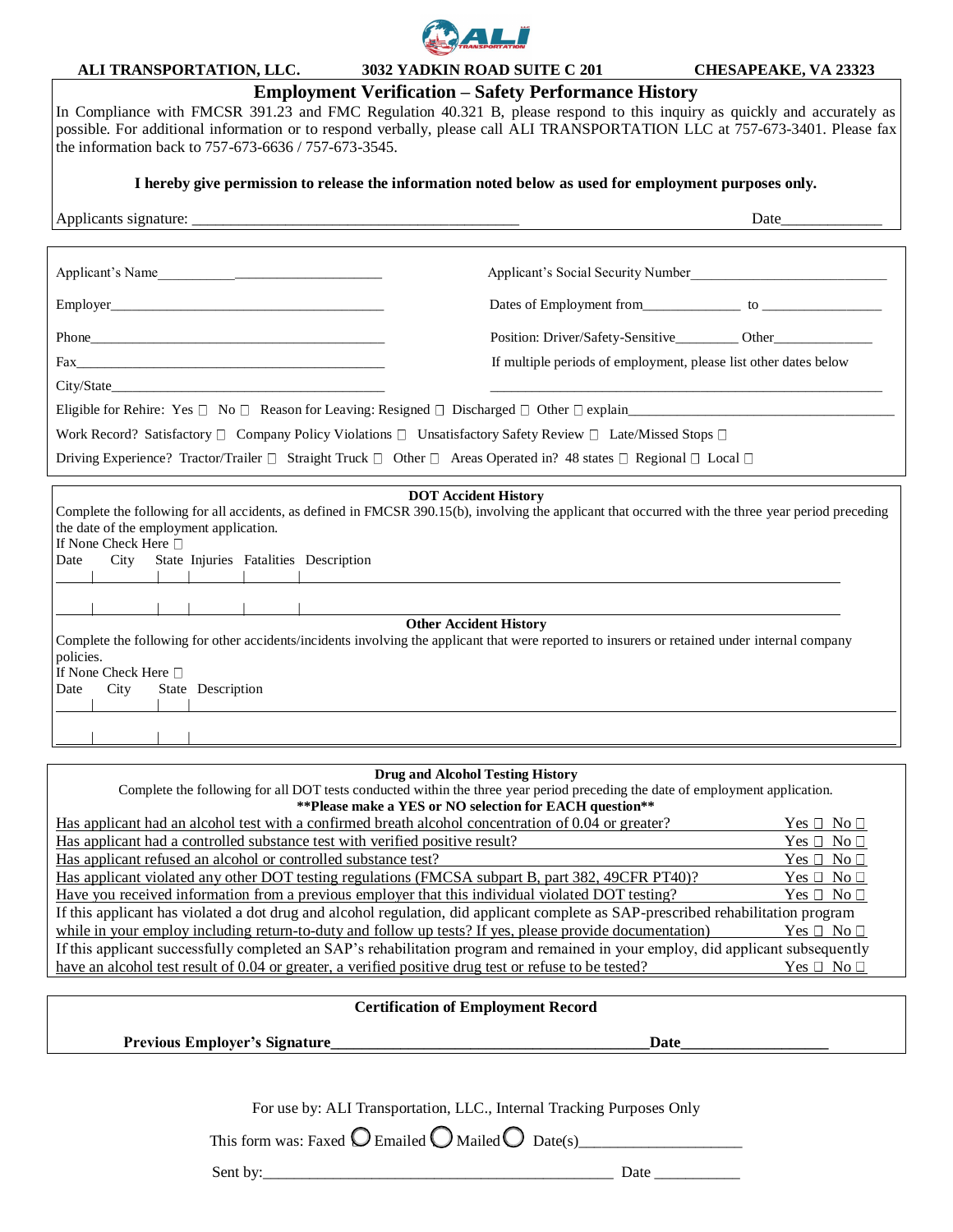

# **DRIVER'S RIGHT TO DUE PROCESS REGARDING INVESTIGATION INTO PREVIOUS SAFETY PERFORMANCE HISTORY AND DRUG AND ALCOHOL TESTING VERIFICATION**

Under U.S. DOT §391.23(i) you have the following rights regarding the investigation information that will be provided.

#### RIGHT TO REVIEW

You have the right to review information provided by previous employers. You must make a request in writing and it must be received no later than thirty (30) days after being employed or being denied employment. We have five (5) business days after receipt of the written request, or after receiving the information from a previous employer, to provide this information to you. If you have not arranged to pick up or receive the requested records within thirty (30) day of us making them available, we may consider you have waived your request to review the records.

# RIGHT TO HAVE ERRORS CORRECTED

You have the right to have errors corrected in the information from your previous employer and for that previous employer to re-send the corrected information to us. You must send the request for the correction directly to the previous employer that provided the records to us. The previous employer must either correct and forward the information to us, or notify you within fifteen (15) days of receiving your request that it does not agree to correct the data. If the previous employer corrects the data and forwards it to us, we will notify you.

## RIGHT TO REBUTTAL

You have the right to have a rebuttal statement attached to the alleged erroneous information, if the previous employer and you cannot agree on the accuracy of the information. If you wish to rebut the information, you must send the rebuttal to your previous employer with instructions to include the rebuttal in that driver's safety performance history. Within five (5) business days of receiving a rebuttal, the previous employer must forward a copy of the rebuttal to us.

#### TIMING

You have the right to send a rebuttal first, without making a request for a correction, or you may send the request for a correction, then a rebuttal.

#### REPORTING TO THE FMCSA

You may (but are not required to) report failure of previous employers to correct information or include a rebuttal to the Federal Motor Carrier Safety Administration.

The above statement was received and read by me:

Driver's Signature Date Date by the United States of the Date Date Date

\_\_\_\_\_\_\_\_\_\_\_\_\_\_\_\_\_\_\_\_\_\_\_\_\_\_\_\_\_\_\_\_\_\_\_\_\_\_\_\_\_\_\_\_\_\_\_\_\_\_\_\_\_\_\_\_\_\_\_ \_\_\_\_\_\_\_\_\_\_\_\_\_\_\_\_\_\_\_\_\_\_

\_\_\_\_\_\_\_\_\_\_\_\_\_\_\_\_\_\_\_\_\_\_\_\_\_\_\_\_\_\_\_\_\_\_\_\_\_\_\_\_\_\_\_\_\_\_\_\_\_\_\_\_\_\_\_\_\_\_\_ Please Print Name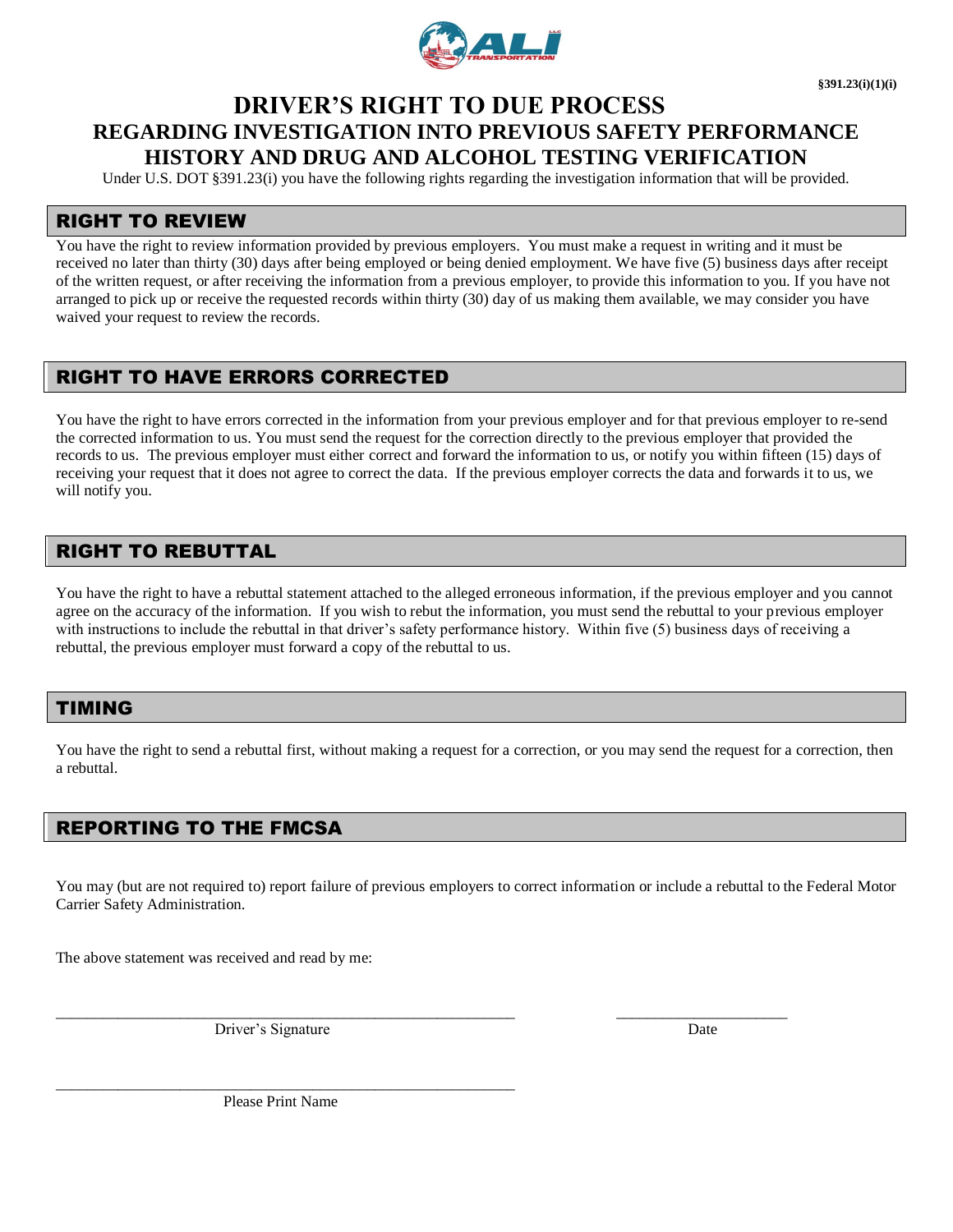

DRIVER QUALIFICATION FILE

# MEDICAL/DRUG & ALCOHOL

# SECTION

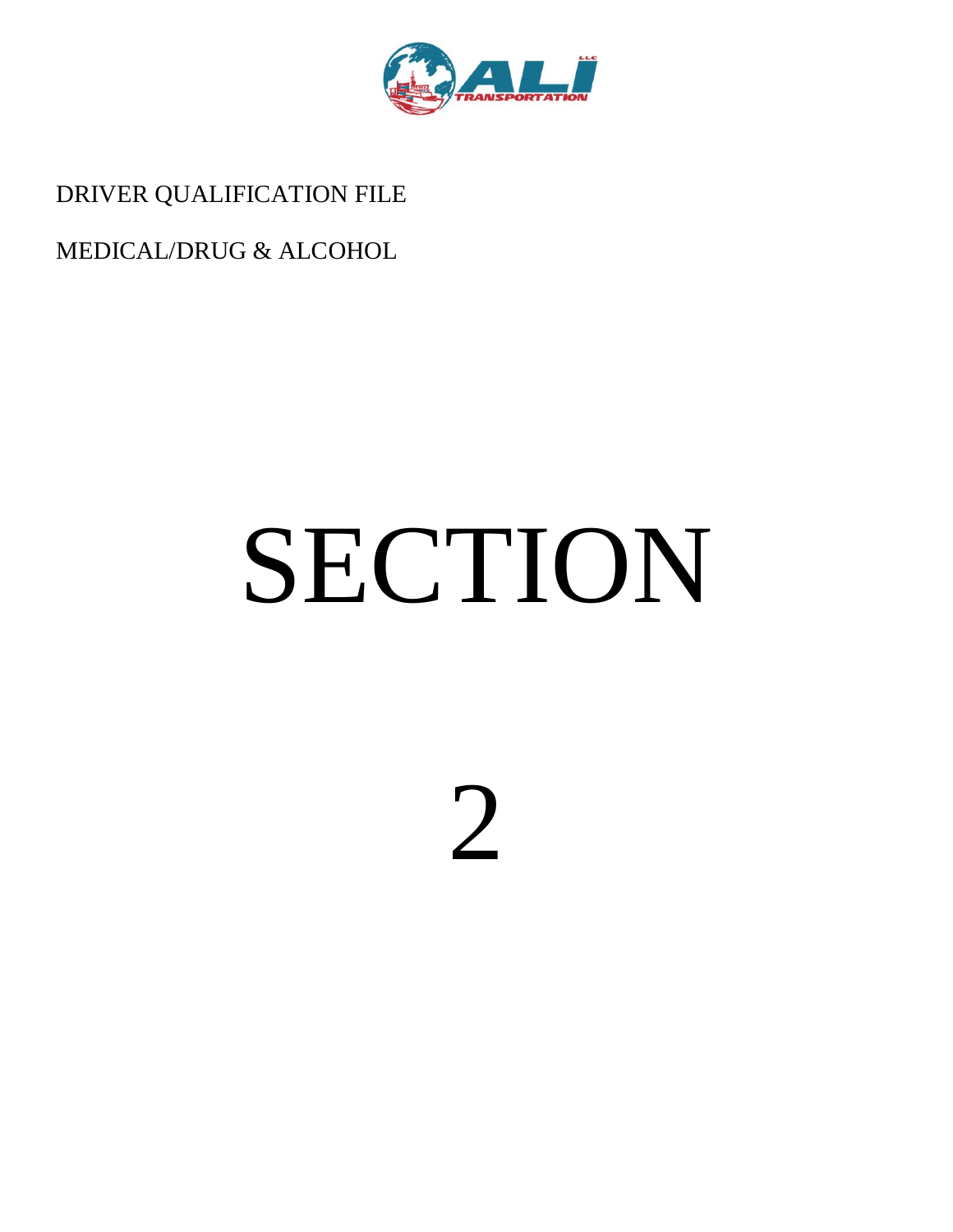

# **PREVIOUS PRE-EMPLOYMENT EMPLOYEE ALCOHOL AND DRUG TEST STATEMENT**

**Sec. 40.25(j) As the employer, you must also ask the employee whether he or she has tested positive, or refused to test, on any pre-employment drug or alcohol test administered by an employer to which the employee applied for, but did not obtain, safety-sensitive transportation work covered by DOT agency drug and alcohol testing rules during the past two years. If the employee admits that he or she had a positive test or a refusal to test, you must not use the employee to perform safety-sensitive functions for you, until and unless the employee documents successful completion of the return-to-duty process. (see Sec. 40.25(b)(5) and (e))**

Company Name: ALI TRANSPORTATION, LLC.

Street: 3032 YADKIN ROAD SUITE C 201

City: CHESAPEAKE

State, Zip: VA 23323

Prospective Employee Name: \_\_\_\_\_\_\_\_\_\_\_\_\_\_\_\_\_\_\_\_\_\_\_\_\_\_\_\_\_\_\_ ID Number: \_\_\_\_\_\_\_\_\_\_\_

(Print)

The prospective employee is required by Sec. 40.25(j) to respond to the following questions.

1) Have you tested positive, or refused to test, on any pre-employment drug or alcohol test administered by an employer to which you applied for, but did not obtain, safety-sensitive transportation work covered by DOT agency drug and alcohol testing rules during the past two years?

| Check one: | $QY$ es | $\bigcirc$ No |
|------------|---------|---------------|
|            |         |               |

2) If you answered yes, can you provide/obtain proof that you've successfully completed the DOT return-to-duty requirements?

| Check one:                      | V | Љо |       |
|---------------------------------|---|----|-------|
| Prospective Employee Signature: |   |    | Date: |

| $- - -$<br>.<br>. |  |
|-------------------|--|
|                   |  |

(signature)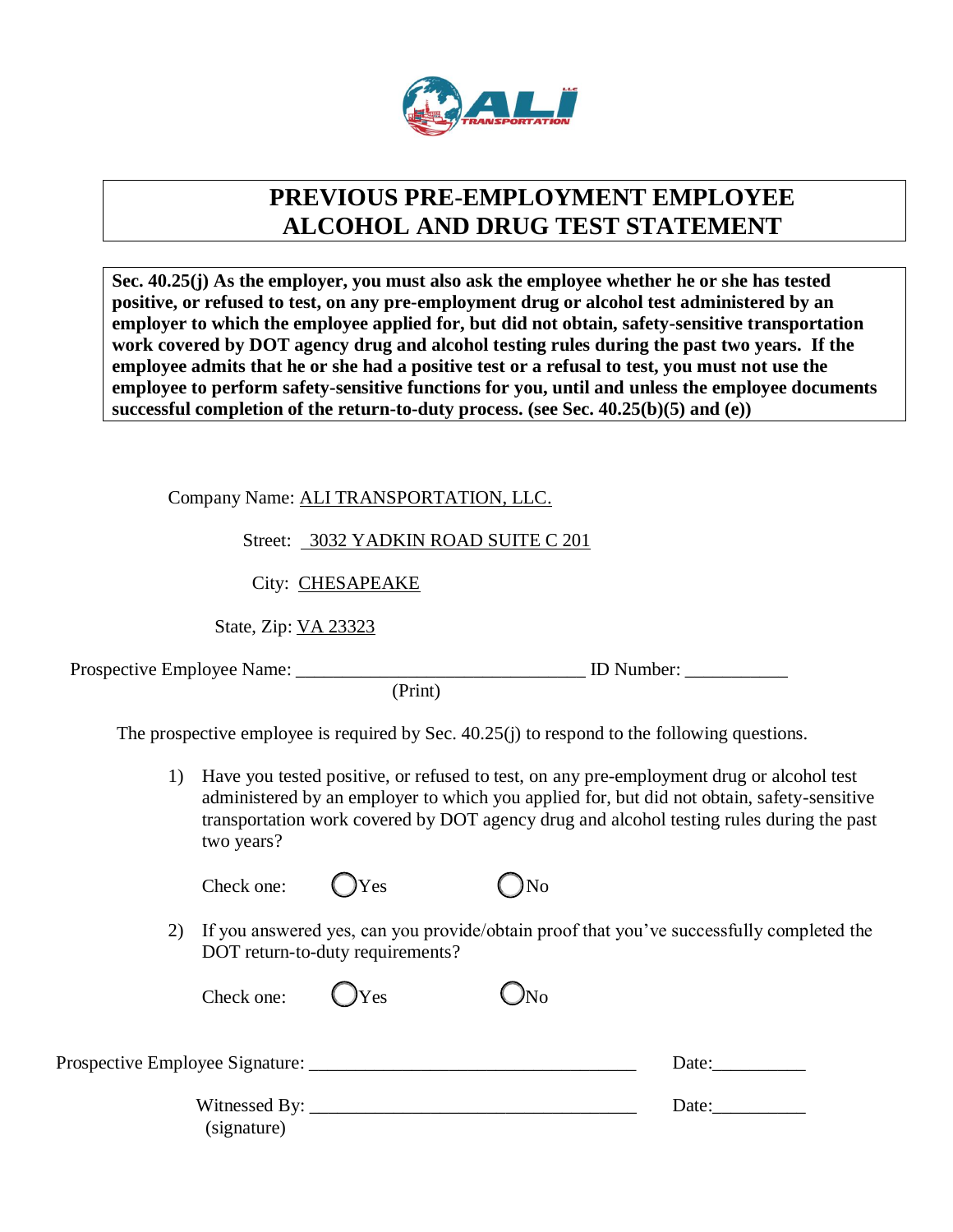

# **TEST NOTIFICATION**

## **Part 382 – Controlled Substances and Alcohol Use Testing applies to driver of this company.** *Subsection 382.113 Requirement for notice.*

Before performing an alcohol or controlled substances test under this part, each employer shall notify a driver that the alcohol or controlled substances test is required by this part. No employer shall falsely represent that a test is administered under this part.

Company Name: ALI TRANSPORTATION, LLC.

Driver/Applicant Name: \_\_\_\_\_\_\_\_\_\_\_\_\_\_\_\_\_\_\_\_\_\_\_\_\_\_\_\_\_\_\_\_\_\_\_\_\_\_\_\_\_\_\_\_\_\_ (Print) (First, M.I., Last) You are hereby notified the following test will be administered in compliance with the Federal Motor Carrier Safety Regulations. 1. The test is scheduled: Date: Location: Time: 2. Check type of Test: \_\_\_ Alcohol \_\_\_ Controlled Substance 3. Check reason for test: \_\_\_ Pre-employment \_\_\_\_Random \_\_\_\_\_\_\_\_Reasonable suspicion \_\_ Post-accident \_\_\_\_ Return to duty \_\_\_ Follow-up 4. Appointment instructions/comments: \_\_\_\_\_\_\_\_\_\_\_\_\_\_\_\_\_\_\_\_\_\_\_\_\_\_\_\_\_\_\_\_\_\_\_\_\_\_\_\_\_\_\_\_\_\_\_\_\_\_\_\_\_\_\_\_\_\_\_\_\_\_\_\_\_\_\_\_\_\_\_\_\_\_\_\_\_\_ \_\_\_\_\_\_\_\_\_\_\_\_\_\_\_\_\_\_\_\_\_\_\_\_\_\_\_\_\_\_\_\_\_\_\_\_\_\_\_\_\_\_\_\_\_\_\_\_\_\_\_\_\_\_\_ I understand as a condition of my employment with this company, the above identified test is required. \_\_\_\_\_\_\_\_\_\_\_\_\_\_\_\_\_\_\_\_\_\_\_\_\_\_\_\_\_\_ \_\_\_\_\_\_\_\_\_\_\_\_\_\_\_\_\_\_\_\_\_\_\_\_\_\_\_

| Driver/Applicant's Signature         | Date |
|--------------------------------------|------|
|                                      |      |
| Witnessed by: Company Representative | Date |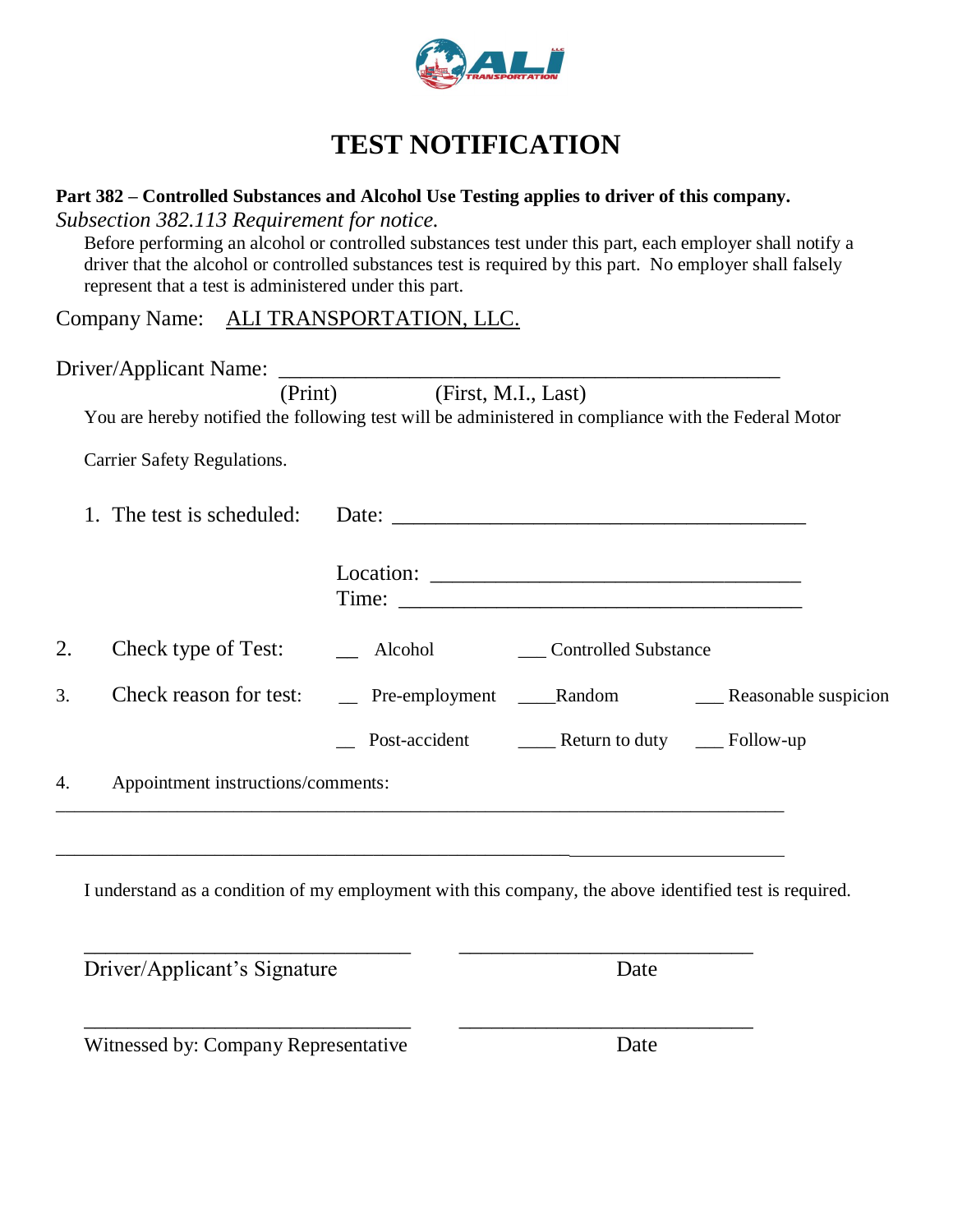

# *ALCOHOL AND DRUG EMPLOYEE'S CERTIFIED RECEIPT*

\_\_\_\_\_\_\_\_\_\_\_\_\_\_\_\_\_\_\_\_\_\_\_\_\_\_\_\_\_\_\_\_\_\_\_\_\_\_\_\_\_\_\_\_\_\_\_\_\_\_\_ Employee's Name

### ALI TRANSPORTATION, LLC. Company / Department

This is to certify that I have been provided educational materials required by 382.601 and my employer's policies and procedures with respect to meeting the Part 382 requirements. The materials include detailed

|     | discussion of the following checked $(X)$ items:                                                                                           |
|-----|--------------------------------------------------------------------------------------------------------------------------------------------|
| 1.  | The designated employer representative to answer questions about the materials.                                                            |
| 2.  | The categories of drivers subject to Part 382.                                                                                             |
| 3.  | Information regarding safety-sensitive functions and periods of the workday in which<br>compliance is required.                            |
| 4.  | Information regarding driver conduct.                                                                                                      |
| 5.  | Circumstances under which a driver will be tested.                                                                                         |
| 6.  | Testing procedures.                                                                                                                        |
| 7.  | Tests administered in accordance with Part 382, as required.                                                                               |
| 8.  | An explanation of what will be considered a refusal to submit to a test and the<br>consequences.                                           |
| 9.  | The consequences for Part 382 Subpart B violations including removal from safety-<br>Sensitive functions and Part 40 Subpart O procedures. |
| 10. | The consequences for drivers found to have an alcohol concentration of 0.02 or greater<br>but less than 0.04.                              |
| 11. | Information on the affects of alcohol and controlled substances in regards to:<br>- an individual's health<br>- work                       |
|     | - personal life                                                                                                                            |
|     | * signs and symptoms of a problem<br>* available methods of intervening when a                                                             |
|     | problem is suspected                                                                                                                       |
|     |                                                                                                                                            |
|     |                                                                                                                                            |

Employee's Signature Date

Authorized Employer Representative Date

.

\_\_\_\_\_\_\_\_\_\_\_\_\_\_\_\_\_\_\_\_\_\_\_\_\_\_\_\_\_\_\_\_\_\_\_\_\_\_\_\_\_\_\_\_\_\_\_\_\_ \_\_\_\_\_\_\_\_\_\_\_\_\_\_\_\_\_\_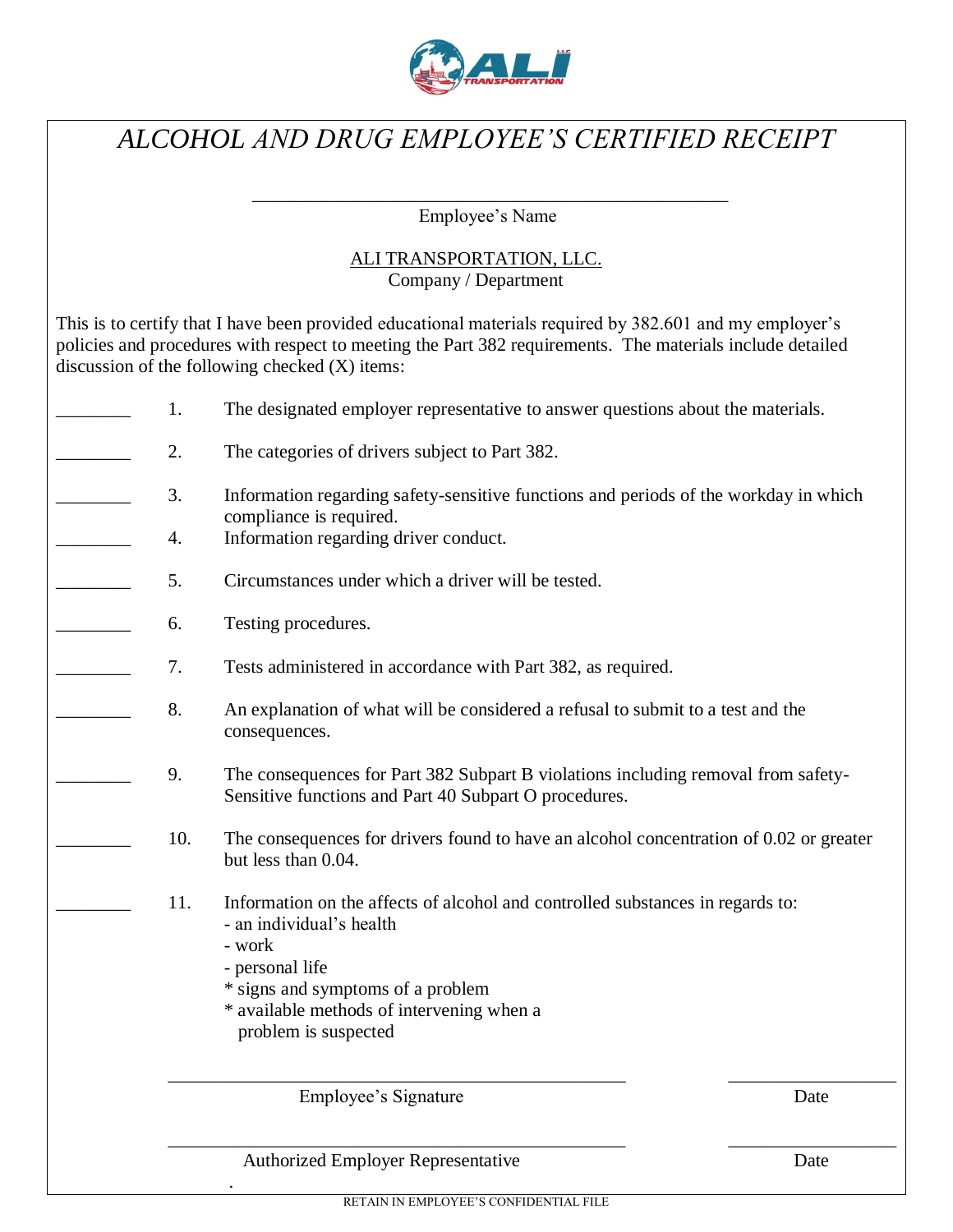

Motor Vehicle Driver's

# CERTIFICATION OF COMPLIANCE WITH DRIVER LICENSE REQUIREMENTS

MOTOR CARRIER INSTUCTIONS: The requirements in Part 383 apply to every driver who operates in intrastate, interstate, or foreign commerce and operates a vehicle weighing 26.001 pounds or more, can transport more than 15 people, or transports hazardous materials that requires placarding.

The requirements in Part 391 apply to every driver who operates in interstate commerce and operates a vehicle weighing 10,001 pounds or more, can transport more than 15 people, or transports hazardous materials that require placarding.

DRIVER REQUIREMENTS: Part 383 and 391 of the Federal Motor Carrier Safety Regulations contain requirements with which you as a driver must comply. These requirements are in effect as of July 1, 1987. They are as follows:

1) POSSESS ONLY ONE LICENSE: You, as a commercial vehicle driver, may not possess more than one motor vehicle operator's license

If you have more than one license, keep the license from your state of residence and return the additional licenses to the states that issued them. DESTROYING a license does not close the record in the state that issued it; you must notify the state. If a multiple license has been lost, stolen, or destroyed, close your record by notifying the state of issuance that you no longer want to be licensed by that state.

2) NOTIFICATION OF LICENSE SUSPENSION, REVOCATION OR CANCELLATION: Sections 392.42 and 383.33 of the Federal Motor Carrier Safety Regulations require that you notify your employer the NEXT BUSINESS DAY of any revocation or suspension of your driver's license. In addition, Section 383.31 requires that any time you violate a state or local traffic law (other than parking), you must report it within 30 days to: 1) your employing motor carrier, and 2) the state that issued your license (If the violation occurs in a state other than the one which issued your license). The notification to both the employer and the state must be in writing.

The following license is the only one I will possess:

| Driver's License No.                                                                    | <b>State</b> State State State State State State State State State State State State State State State State State State State State State State State State State State State State State State State State State State State Stat | Exp. Date $\_\_$                                                                                                                                                                                                              |
|-----------------------------------------------------------------------------------------|-------------------------------------------------------------------------------------------------------------------------------------------------------------------------------------------------------------------------------------|-------------------------------------------------------------------------------------------------------------------------------------------------------------------------------------------------------------------------------|
| DRIVER CERTIFICATION: I certify that I have read and understood the above requirements. |                                                                                                                                                                                                                                     |                                                                                                                                                                                                                               |
| Driver's Name (Printed):                                                                |                                                                                                                                                                                                                                     |                                                                                                                                                                                                                               |
|                                                                                         |                                                                                                                                                                                                                                     | Date and the same state of the state of the state of the state of the state of the state of the state of the state of the state of the state of the state of the state of the state of the state of the state of the state of |
|                                                                                         |                                                                                                                                                                                                                                     |                                                                                                                                                                                                                               |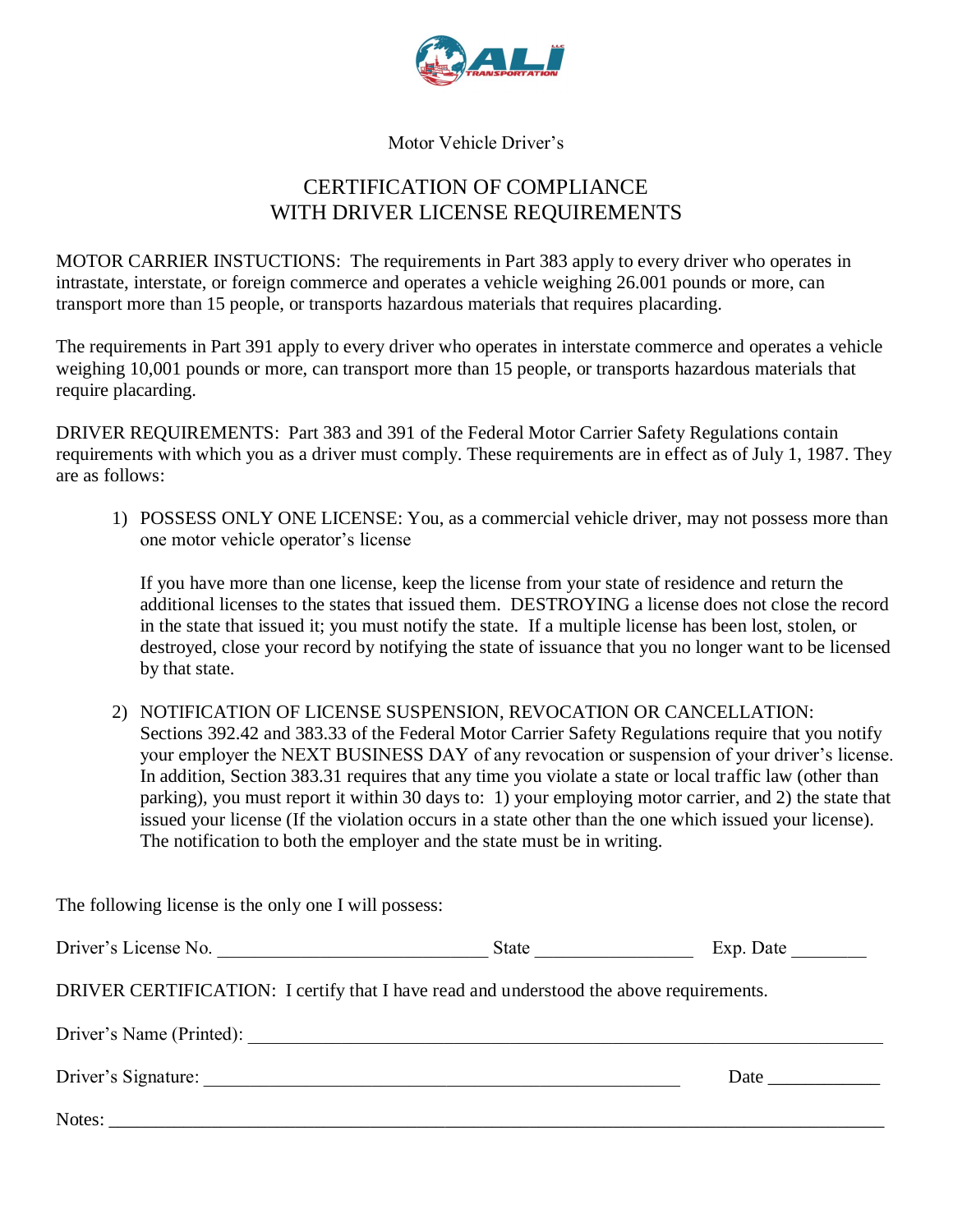

# DRIVER QUALIFICATION FILE

OTHER DOT FORMS

# SECTION

3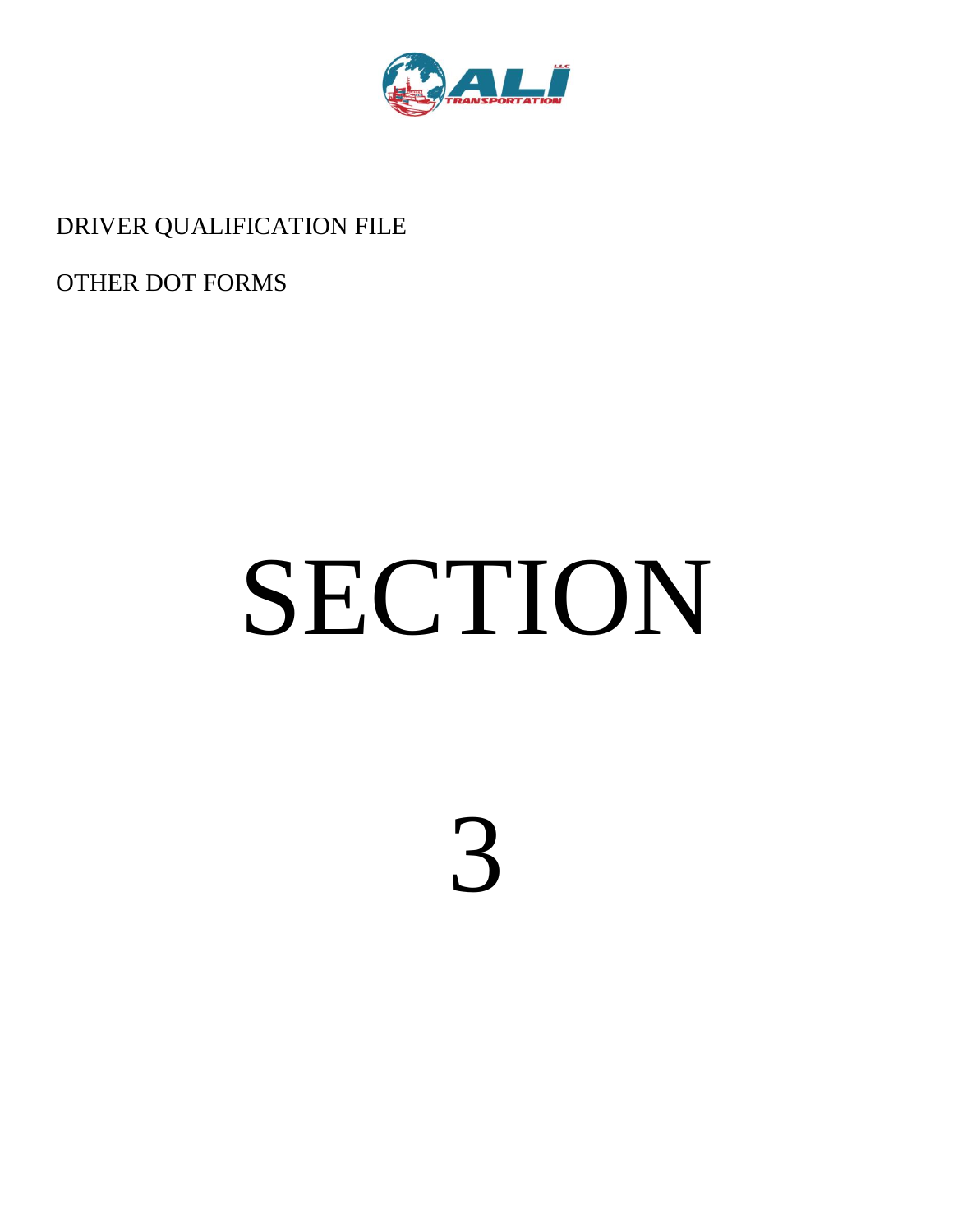

# Certification of Driver's Road Test

| Driver's Name  |       |  |
|----------------|-------|--|
|                |       |  |
| License Number | State |  |
|                |       |  |
|                |       |  |
| Type of Unit   |       |  |

This is to certify that the above-named driver was given a road test under my supervision on\_\_\_\_\_\_\_\_\_\_\_\_\_ 201\_, consisting of approximately\_\_\_\_\_\_\_\_\_\_\_miles of driving.

\_\_\_\_\_\_\_\_\_\_\_\_\_\_\_\_\_\_\_\_\_\_\_\_\_\_\_\_\_\_\_\_\_\_\_\_\_\_\_\_\_\_\_\_\_\_\_\_\_\_\_\_\_\_\_\_\_\_\_\_\_ Signature of Examiner

\_\_\_\_\_\_\_\_\_\_\_\_\_\_\_\_\_\_\_\_\_\_\_\_\_\_\_\_\_\_\_\_\_\_\_\_\_\_\_\_\_\_\_\_\_\_\_\_\_\_\_\_\_\_\_\_\_\_\_\_\_ Title

> Organization and Address of Examiner: ALI TRANSPORTATION, LLC 3032 YADKIN ROAD SUITE C 201 CHESAPEAKE, VA 23323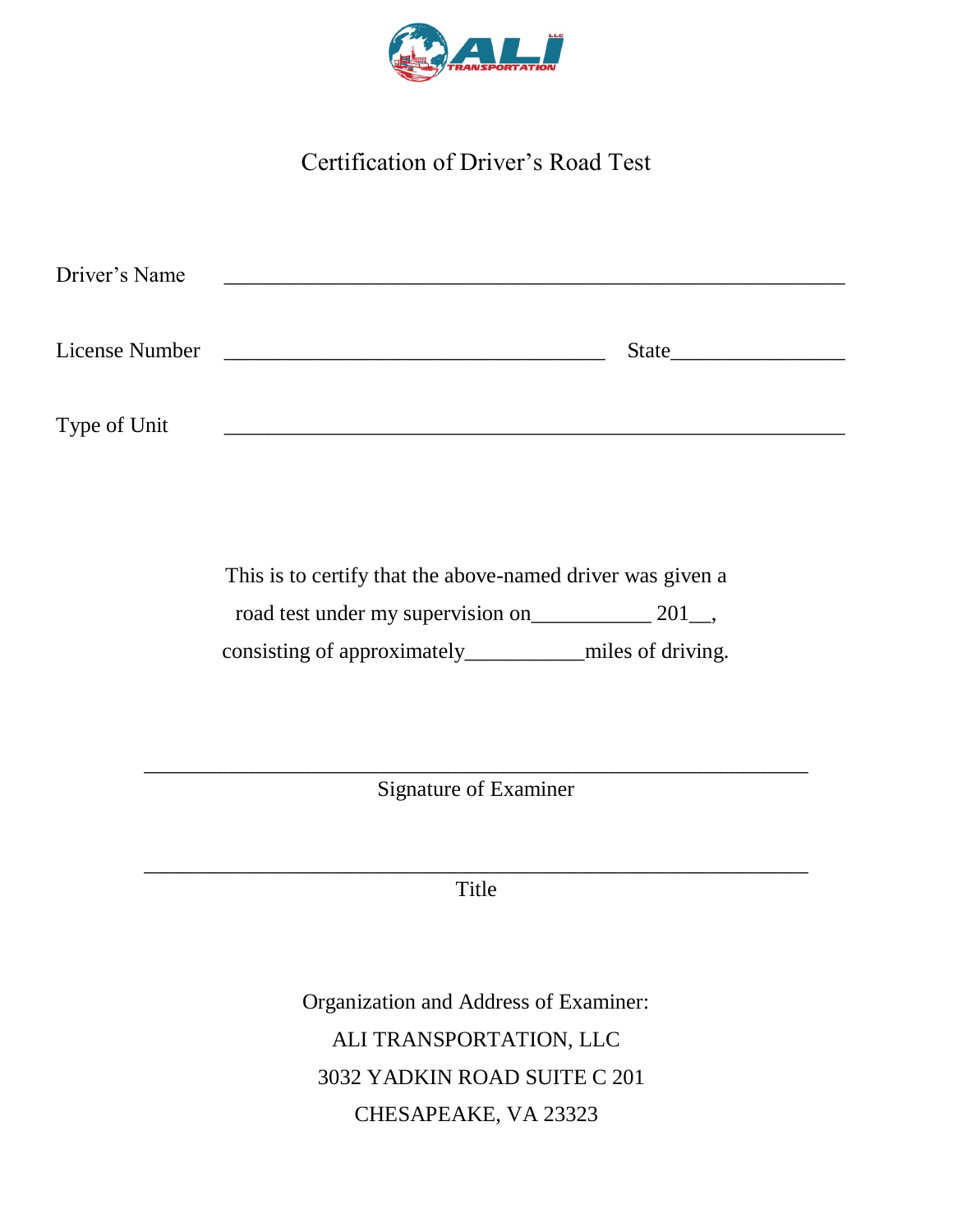

#### DRIVER STATEMENT OF ON-DUTY HOURS (For Newly Hired Drivers)

INSTRUCTIONS: Motor carriers when using a driver for the first time shall obtain from the driver a signed statement giving the total time on-duty during the immediately preceding 7 days and time at which such driver was last relieved from duty prior to beginning work for such carrier. Rule 395.8(j)(2) Federal Motor Carrier Safety Regulations. NOTE: Hours for any compensated work during the preceding 7 days, including work for a non-motor carrier entity, must be recorded on this form.

Driver Name (Print) Social Security Number \_\_\_\_\_\_\_\_\_\_\_\_\_\_\_\_\_\_\_\_\_\_\_\_\_\_\_\_\_\_\_\_\_\_\_\_\_\_\_\_\_\_\_\_\_\_\_\_\_\_\_\_\_\_\_\_\_\_\_\_\_\_\_\_\_\_\_\_\_\_ Driver's License: State \_\_\_\_ Number \_\_\_\_\_\_\_\_\_\_\_\_ Class \_\_\_\_\_ Endorsement(s) Restriction(s) Type of License \_\_\_\_\_\_\_\_\_\_\_\_\_\_\_\_\_\_\_\_\_\_\_\_\_\_\_\_\_\_\_ Issuing State \_\_\_\_\_\_\_\_\_\_\_\_\_\_\_\_\_\_\_\_\_\_\_\_\_\_\_\_\_\_\_\_\_ I hereby certify that the information given above is correct to the best of my knowledge and belief, and that I was last relieved from work at A.M. \_\_\_\_\_\_\_\_\_\_\_\_\_\_\_\_\_\_P.M. On \_\_\_\_\_\_\_\_\_\_\_\_\_\_\_\_\_\_\_\_\_\_\_\_\_\_\_\_\_\_\_\_\_\_\_\_\_\_\_\_\_\_\_\_\_\_\_\_\_\_\_\_\_\_\_ Time Day Month Year \_\_\_\_\_\_\_\_\_\_\_\_\_\_\_\_\_\_\_\_\_\_\_\_\_\_\_\_\_\_\_\_\_\_\_\_\_\_\_\_\_\_\_\_\_\_\_\_\_\_\_\_\_ \_\_\_\_\_\_\_\_\_\_\_\_\_\_\_\_\_\_\_\_\_\_ Driver's Signature Date Day  $\vert$  1 (yesterday) 2 3 4 5 6 7 Date **Hours** Worked Total Hours

# **DRIVER CERTIFICATION FOR OTHER COMPENSATED WORK**

INSTRUCTIONS: When employed by a motor carrier, a driver must report to the carrier all on-duty time including time working for other employers. The definition of on-duty time found in Section 395.2 paragraphs (8) and (9) of the Federal Motor Carrier Safety regulations includes time performing any other work in the capacity of, or in the employ or service of, a common, contract or private motor carrier, also performing any compensated work for any non-motor carrier entity.

Are you currently working for another employer?

At this time do you intend to work for another employer while still employed by  $\bigcap_{\alpha} \text{Yes}$   $\bigcap_{\alpha} \text{Yes}$ this company?

I hereby certify that the information given above is true and I understand that once I become employed with this company, if I begin working for any additional employer(s) for compensation that I must inform this company immediately of such employment activity.

Witness: \_\_\_\_\_\_\_\_\_\_\_\_\_\_\_\_\_\_\_\_\_\_\_\_\_\_\_\_\_\_\_\_\_\_\_\_\_\_ \_\_\_\_\_\_\_\_\_\_\_\_

Driver's Signature Date

\_\_\_\_\_\_\_\_\_\_\_\_\_\_\_\_\_\_\_\_\_\_\_\_\_\_\_\_\_\_\_\_\_\_\_\_\_\_ \_\_\_\_\_\_\_\_\_\_\_\_

(check one)

Company Representative Date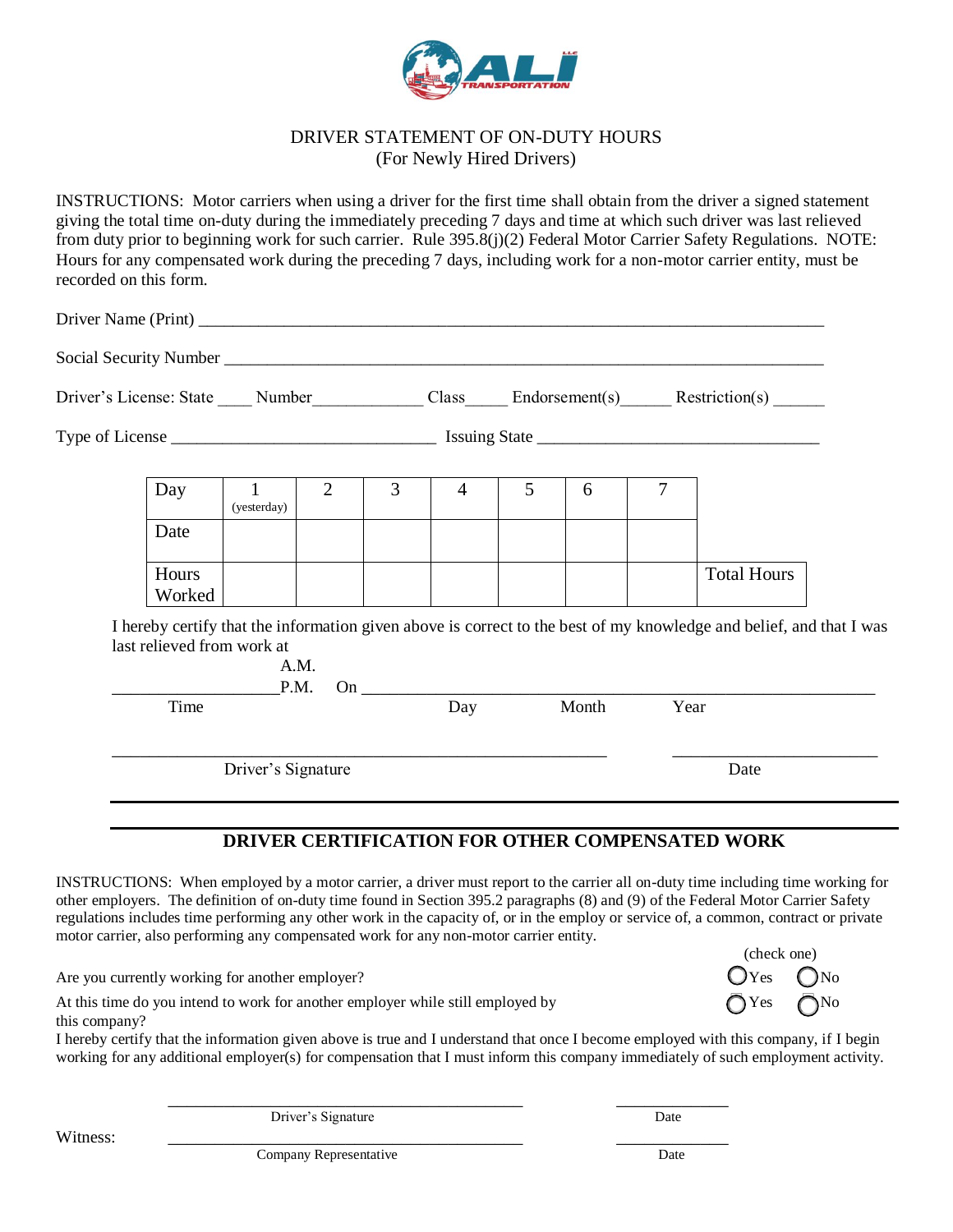

## **MOTOR VEHICLE DRIVER'S**

# **Certification of Violations / Annual Review of Driving Record**

MOTOR CARRIER INSTURCTIONS: Each motor carrier shall at least once every 12 months, require each driver it employs to prepare and furnish it with a list of all violations of motor vehicle traffic laws and ordinances (other than violations involving only parking) of which the driver has been convicted, or on account of which he/she has forfeited bond or collateral during the preceding 12 months (Section 391.27). Drivers who have provided information required by Section 383.31 need not repeat that information on this form.

DRIVER REQUIREMENTS: Each driver shall furnish the list as required by the motor carrier above. If the driver has not been convicted of, or forfeited bond or collateral on account of any violation which must be listed, he/she shall so certify (Section 391.27).

#### **COMPLETED BY DRIVER – CERTIFICATION OF VIOLATIONS**

| <b>NAME OF DRIVER: (PRINT)</b>                                                                                                                                                                                                                | <b>SOCIAL SECURITY NUMBER</b>                  | DATE OF EMPLOYMENT     |
|-----------------------------------------------------------------------------------------------------------------------------------------------------------------------------------------------------------------------------------------------|------------------------------------------------|------------------------|
| HOME TERMINAL (CITY AND STATE)                                                                                                                                                                                                                | <b>STATE</b><br><b>DRIVER'S LICENSE NUMBER</b> | <b>EXPIRATION DATE</b> |
| I certify that the following is a true and complete list of traffic violations required to be listed (other than those I have provide under Part 383) for                                                                                     |                                                |                        |
| which I have been convicted or forfeited bond or collateral during the past 12 months.                                                                                                                                                        |                                                |                        |
| <b>OFFENSE</b><br><b>DATE</b><br><b>OPERATED</b>                                                                                                                                                                                              | <b>LOCATION</b>                                | <b>TYPE OF VEHICLE</b> |
| (If you have had no violations, check the following box - $\Box$ ) (None.)                                                                                                                                                                    |                                                |                        |
|                                                                                                                                                                                                                                               |                                                |                        |
|                                                                                                                                                                                                                                               |                                                |                        |
|                                                                                                                                                                                                                                               |                                                |                        |
|                                                                                                                                                                                                                                               |                                                |                        |
|                                                                                                                                                                                                                                               |                                                |                        |
|                                                                                                                                                                                                                                               |                                                |                        |
| If no violations are listed above, I certify that I have not been convicted or forfeited bond or collateral on account of any violation (other than those I<br>have provided under Part 383) required to be listed during the past 12 months. |                                                |                        |

Date of Certification **Departuments** Driver's Signature **Driver's** Signature  $\frac{1}{2}$ 

#### **COMPLETED BY MOTOR CARRIER – ANNUAL REVIEW OF DRIVING RECORD**

MOTOR CARRIER INSTURCTIONS: Review the Certification of Violations listed above and other information described in Section 391.25 of the Federal Motor Carrier Safety Regulations. Complete the information requested below.

I have hereby reviewed the driving record of the above named driver in accordance with Section 391.25 and find that he/she (check one):

 $\Box$  Meets minimum requirements for safe driving  $\Box$  Is disqualified to drive a motor vehicle pursuant to Section 391.15

\_\_\_\_\_\_\_\_\_\_\_\_\_\_\_\_\_\_\_\_\_\_\_\_\_\_\_\_\_\_\_\_\_\_\_\_\_\_\_\_\_\_\_\_\_\_\_\_\_\_\_\_\_\_\_\_\_\_\_\_\_\_\_\_\_\_\_\_\_\_\_\_\_\_\_\_\_\_\_\_\_\_\_\_\_\_\_\_\_\_\_\_\_\_\_\_\_\_

 $\square$  Does not adequately meet satisfactory safe driving performance

Action taken with driver:

Reviewed by: \_\_\_\_\_\_\_\_\_\_\_\_\_\_\_\_\_\_\_\_\_\_\_\_\_\_\_\_\_\_\_\_\_\_\_\_\_\_\_\_\_\_\_\_\_\_\_\_\_\_ \_\_\_\_\_\_\_\_\_\_\_\_\_\_\_\_\_\_\_\_\_\_\_\_\_\_\_\_\_\_\_\_\_\_\_ Signature Date

Printed Name Title

Motor Carrier Name: ALI TRANSPORTATION, LLC 3032 YADKIN ROAD SUITE C 201 CHESAPEAKE, VA 23323

 $\mathcal{L}_\text{max} = \frac{1}{2} \sum_{i=1}^{n} \mathcal{L}_i \mathcal{L}_i + \frac{1}{2} \sum_{i=1}^{n} \mathcal{L}_i \mathcal{L}_i + \frac{1}{2} \sum_{i=1}^{n} \mathcal{L}_i \mathcal{L}_i + \frac{1}{2} \sum_{i=1}^{n} \mathcal{L}_i \mathcal{L}_i + \frac{1}{2} \sum_{i=1}^{n} \mathcal{L}_i \mathcal{L}_i + \frac{1}{2} \sum_{i=1}^{n} \mathcal{L}_i \mathcal{L}_i + \frac{1}{2} \sum_{i=1}^{n$ 

 MAINTAIN THIS DOCUMENT IN THE DRIVER'S QUALIFICATION FILE. THIS DOCUMENT MAY BE PURGED AFTER 3 YEARS FROM DATE OF EXECUTION.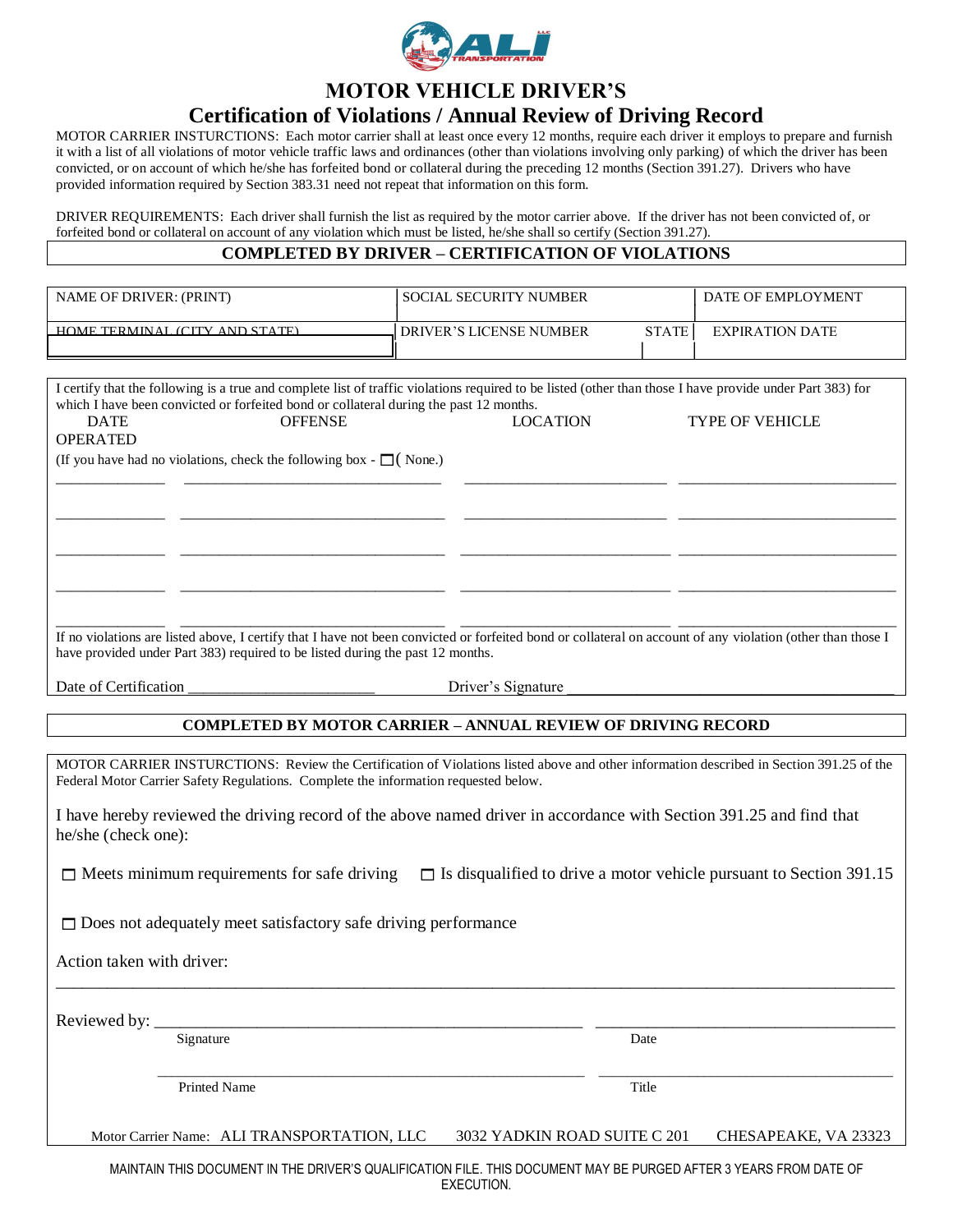

DRIVER QUALIFICATION FILE

# MISCELLANEOUS FORMS

# SECTION

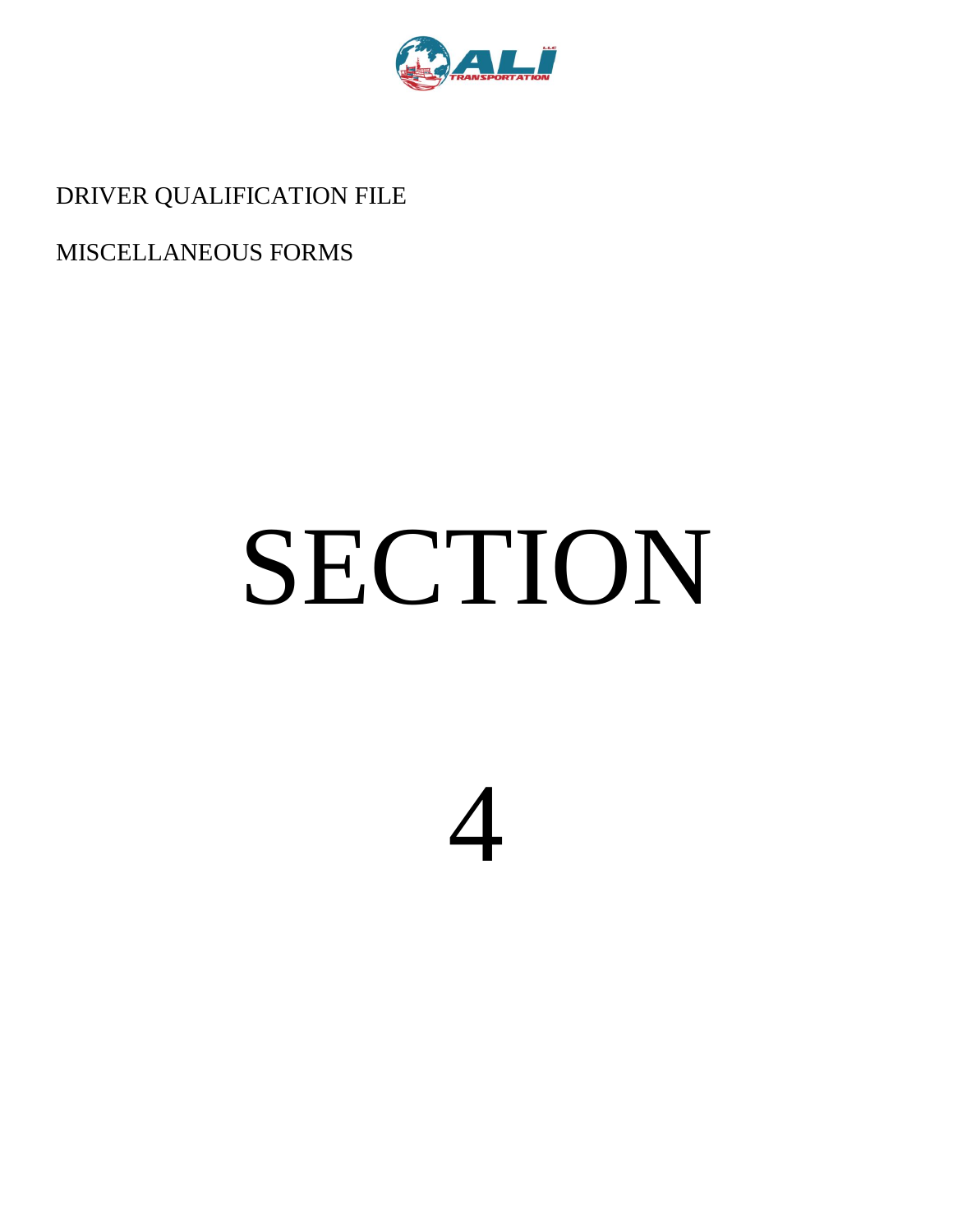

OFF DUTY MEAL STOPS

Carrier: ALI Transportation, LLC.

Driver's Name \_\_\_\_\_\_\_\_\_\_\_\_\_\_\_\_\_\_\_\_\_\_\_\_\_\_\_\_\_\_\_\_\_\_\_\_\_\_\_\_\_ Date \_\_\_\_\_\_\_\_\_\_\_\_\_\_\_\_\_\_

Safety Manager \_\_\_\_\_\_\_\_\_\_\_\_\_\_\_\_\_\_\_\_\_\_\_\_\_\_\_\_\_\_\_\_\_\_\_ Date \_\_\_\_\_\_\_\_\_\_\_\_\_\_\_\_\_\_\_\_

Instructions

During any period of driving time not exceeding 11 hours, you may make one or more stops for meals and enter the time (minimum 15 minutes, maximum 4 hours), on your log as "off duty" time. When such a stop is made, you will ensure that your vehicle is properly parked and secured.

| <b>Safety Manager</b> |  |
|-----------------------|--|
|-----------------------|--|

These instructions must be carried in your vehicle while driving. A copy will be placed in your driver qualification file.

I have received and understand the instructions stated above.

Driver's Signature Date

\_\_\_\_\_\_\_\_\_\_\_\_\_\_\_\_\_\_\_\_\_\_\_\_\_\_\_\_\_\_\_\_\_\_\_ \_\_\_\_\_\_\_\_\_\_\_\_\_\_\_\_\_\_\_\_\_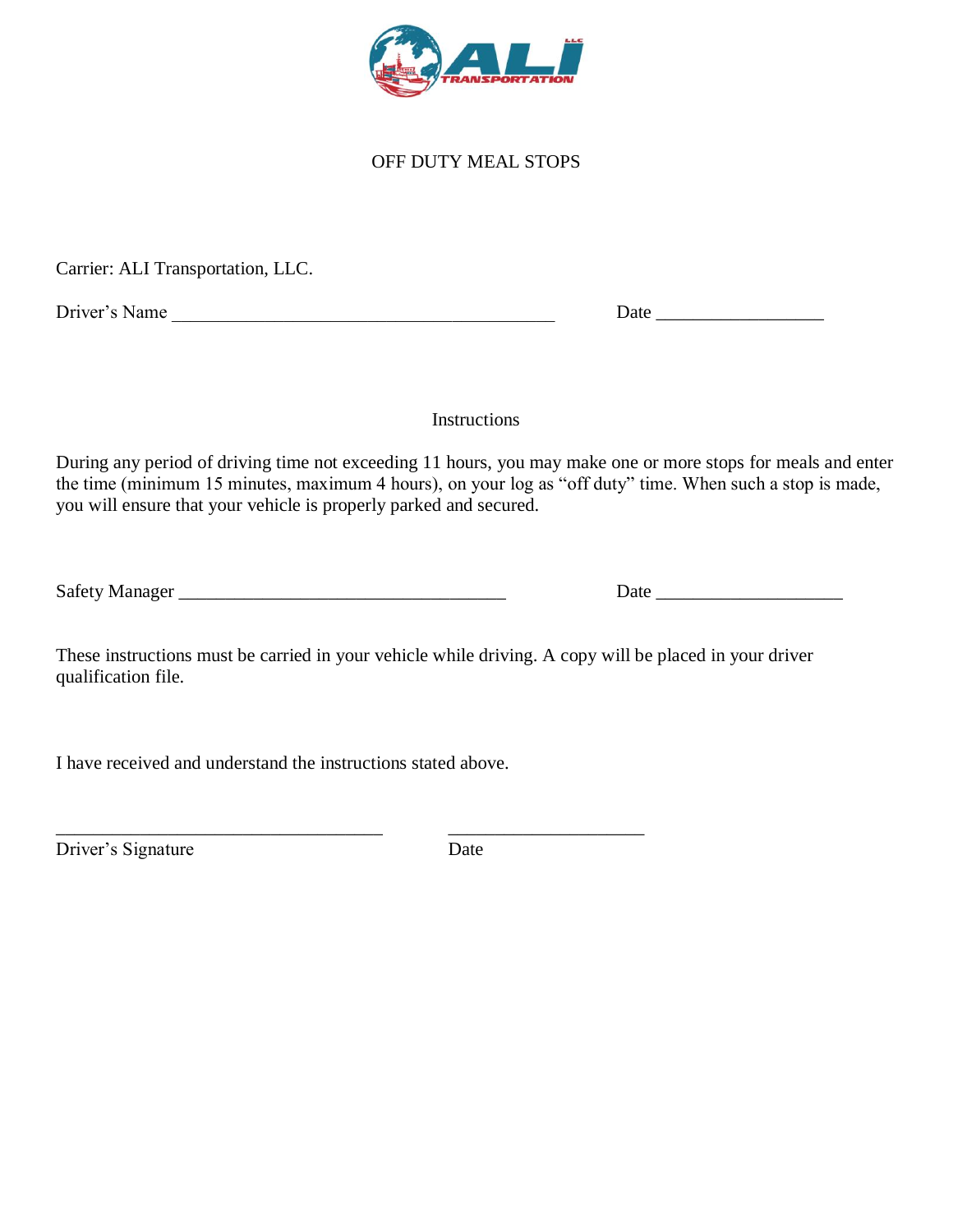

# **NO RIDER POLICY**

**Due to changes in insurance regulations and increased security promoted by the Federal Motor Carrier Safety Administration, we are initiating a safety policy regarding riders in any equipment leased to and/or owned by:**

# **ALI TRANSPORTATION, LLC.**

Effective immediately, no riders are permitted in any equipment. This will now be without exception.

We strive to provide our employees with exceptional job security and we can only continue to expand this company if we are extremely cautious regarding our safety practices.

Please acknowledge your understanding and commitment to this policy by signing, dating and returning this memo to the personnel department. This document will remain in your personnel file. Deviation from this policy is grounds for dismissal.

\_\_\_\_\_\_\_\_\_\_\_\_\_\_\_\_\_\_\_\_\_\_\_ \_\_\_\_\_\_\_\_\_\_\_\_\_\_\_\_\_\_\_\_\_\_\_\_

Employee Name (Print) Employee Signature

Company Representative Date

\_\_\_\_\_\_\_\_\_\_\_\_\_\_\_\_\_\_\_\_\_\_\_\_\_\_\_\_\_\_\_\_\_\_\_\_\_